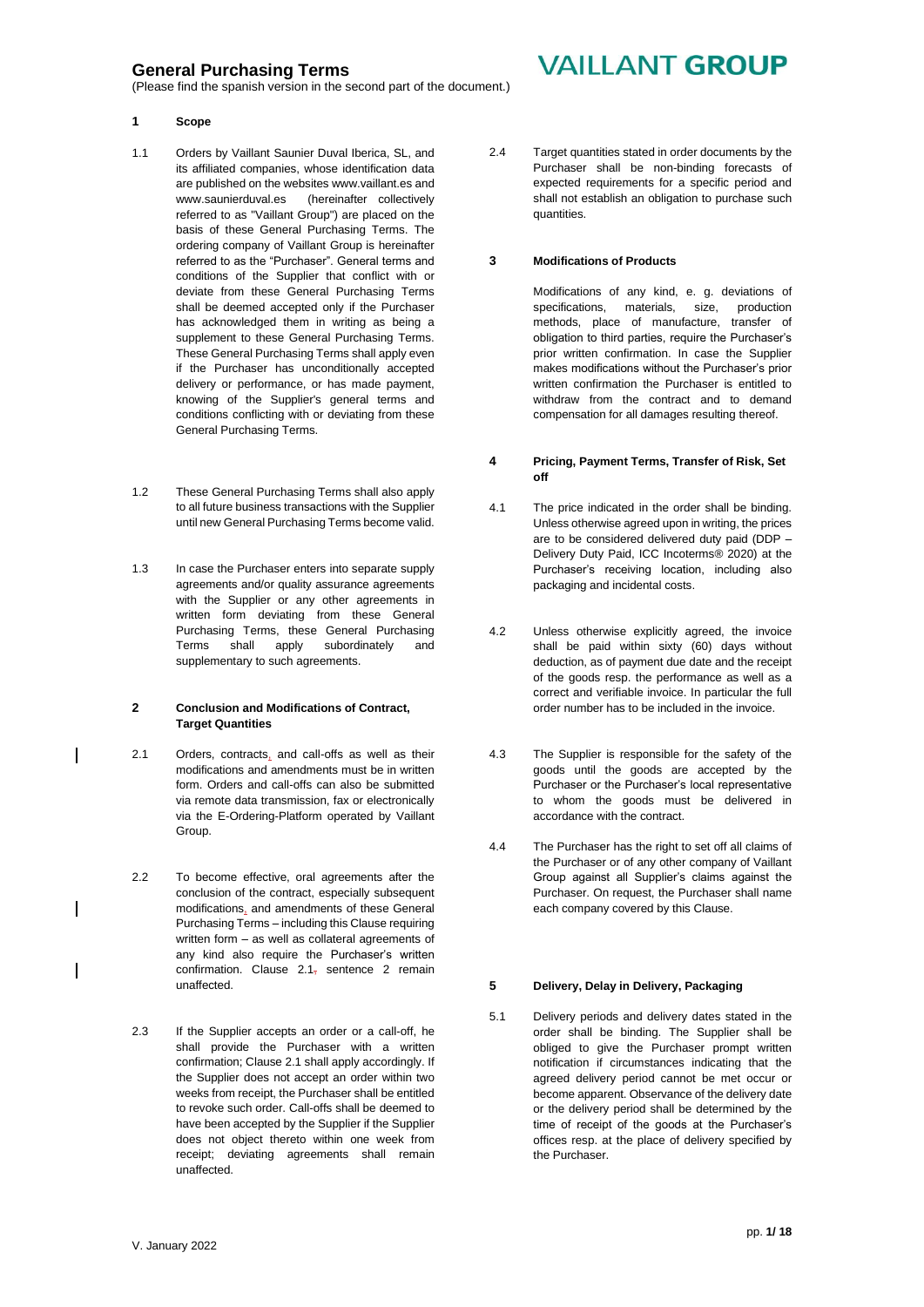(Please find the spanish version in the second part of the document.)

- 5.2 In the event of delay in delivery, the Purchaser shall be entitled to full statutory rights. In the event of delay in delivery the Purchaser shall be entitled to claim a contractual penalty in the amount of 1% of the value of the delivery/performance in delay for every full week, however not in excess ofmore than 30% of the total order value. The contractual penalty shall be added to the total claim for damages caused by delay in delivery that have been proven.
- 5.3 The unconditional acceptance of a delayed delivery or service does not constitute a waiver of claims to which the Purchaser is entitled due to the delayed delivery or service.
- 5.4 The Supplier shall be obliged to exactly quote the Purchaser's purchase order number on all dispatch documents and delivery notes. If it fails to do so, the Purchaser shall not be held responsible for delays in processing documents, including delays in the payment process.
- 5.5 Partial deliveries are precluded as a rule, unless the Purchaser expressly accepts them.
- 5.6 When delivering the goods, the Supplier shall comply with the requirements (regarding packaging and labelling of goods, shipping documents, etc.) described in Vaillant Group's Supplier Logistics Handbook. The Supplier Logistics Handbook will be provided to the Supplier on request and is available for download at [vaillant.es/p](http://vaillant.es/)roveedores and [saunierduval.es/](http://www.saunierduval.es/)proveedores.
- 5.7 If the Supplier is responsible for set-up or installation of delivered products, and unless otherwise agreed upon, the Supplier shall assume all required incidental costs such as travel expenses, availability of tools as well as daily allowances.

#### **6 Receiving Inspection, Claims based on Defects**

6.1 The Purchaser shall only inspect whether the delivered goods correspond to the ordered quantity and type and whether there is an externally visible damage. The inspection with regard toregarding compliance with the ordered quantity and type shall be made based on the basis of the shipping documents. Any further defects as may not be discernible within the frame of the performance of the aforementioned inspection are deemed to be hidden defects. A notification of defect shall be deemed to be within due time if it is sent to the Supplier within a period of two weeks from receipt of the goods or, in the case of hidden defects, from discovery. The Purchaser shall have no further obligations with regard toregarding inspections of goods and notifications of defect.

# **VAILLANT GROUP**

- 6.2 The legal stipulations regarding defect of quality and defect of title shall apply, unless other provisions are provided below.
- 6.3 Unless otherwise agreed, the limitation period in respect of defects shall be five (5) years and starts with the delivery of the goods (Transfer of Risk). Longer statutory limitation periods remain unaffected.
- 6.4 In principle, the Purchaser shall be entitled to choose the type of fulfilment measure. The Supplier may refuse the type of supplementary performance the Purchaser selected if it is only possible at disproportionate expense.
- 6.5 The Supplier is obliged to pay the Purchaser a lump-sum reimbursement of expenses of EUR 50.00 for every justified complaint. The Purchaser's right to claim further expenses remains unaffected. The Supplier has the right to prove that expenses have either not occurred or are substantially less than the lump-sum.
- 6.6 In the event the Supplier does not immediately begin with the correction of the defect after the Purchaser's request to correct the defect, in urgent cases, especially to ward off imminent risks or to prevent major damage, the Purchaser is entitled to undertake such correction itself or have it undertaken by a third party at the expense of the Supplier.
- 6.7 The Supplier warrants that no third-party rights are infringed both in the country of destination as well as in the European Union in connection with its delivery. If the Purchaser informs the Supplier prior to the order that the delivery item is intended for another or further countries of destination, the warranty of title shall also extend to these countries. In case of an infringement of third-party rights, the Supplier shall indemnify the Purchaser and other companies of Vaillant Group from such third-party claims on first written request. The aforementioned obligation of indemnification shall apply to all damages and expenses that the Purchaser and, if applicable, other companies of Vaillant Group incur from or in connection with such third-party claims. The above shall not apply in case the Supplier is not responsible for the defect of title.
- 6.8 If the Supplier performs its obligation to effect supplementary performance by supplying a substitute product, the statute of limitations of the goods delivered in substitution shall start to run anew after delivery thereof unless, when effecting the supplementary performance, the Supplier explicitly and appropriately made the reservation that the substitute delivery was effected purely as good will, to avoid disputes or in the interests of continuation of the delivery relationship.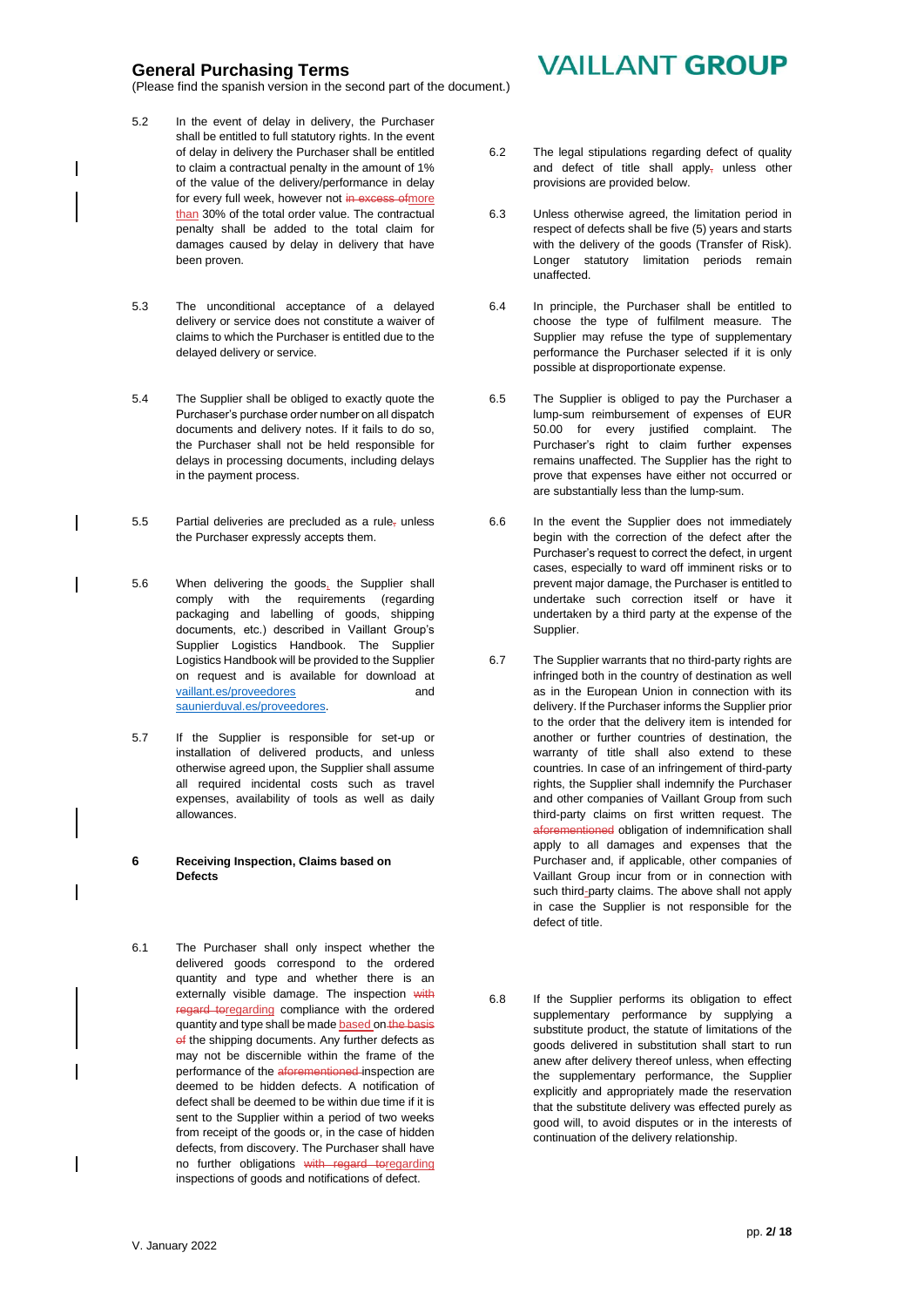(Please find the spanish version in the second part of the document.)

- 6.9 Should the Purchaser and/or other companies of Vaillant Group incur expenses as a resultbecause of defective supplies or services, in particular transportation, labour costs, costs of material, costs of installation and removal or costs of incoming goods inspection exceeding the extent stipulated in Clause 6.1, such costs shall be borne by the Supplier.
- 6.10 In case the defective delivery causes rework and/or sorting expenditure at the Purchaser and/or at another company of Vaillant Group, the Supplier shall be obliged to pay a lump-sum reimbursement of expenses of EUR 50.00 per employee and full person-hour. The right to claim further expenses remain unaffected. The Supplier has the right to prove that expenses have either not occurred or are substantially less than the lump-sum.
- 6.11 In case the defective delivery requires that a customer service is performed at the Vaillant Group product at the final customer, the Supplier shall be obliged to reimburse the customer service costs incurred thereby to the Purchaser and/or to other companies of Vaillant Group. To the extent provided by law, this shall not apply, if the Supplier is not responsible for the defective delivery. Unless otherwise is agreed in writing, the labour and travel costs resulting from a customer service will be at the price of the tariff published by Vaillant Group's official service company. The right to claim further customer service costs remains unaffected. The Supplier has the right to prove that customer service costs have either not occurred or are substantially less than the lump-sum.
- 6.12 Deliveries have to be made in accordance with the European Union RegulationDirective 2011/65/ECEU ("RoHS") regarding the restriction of the use of certain hazardous substances in electrical and electronic equipment as well as in accordance with Art. 59 (1) and Art. 33 of Regulation (EC) No. 1907/2006 ("REACH").

#### **7 Product Liability, Indemnification, Insurance Cover**

- 7.1 In the event a product liability claim is asserted against the Purchaser and/or other companies of Vaillant Group, the Supplier agrees to indemnify the Purchaser and/or other companies of Vaillant Group from such claims at first request if the damage was caused by a defect of the supply or service.
- 7.2 Within the scope of its liability for cases of damage within the meaning of Clause 7.1, the Supplier shall also be obliged to reimburse any and all expenses that arise from or in connection with any recall campaign undertaken by the Purchaser and/or

# **VAILLANT GROUP**

other companies of Vaillant Group. In so far as possible and reasonable, the Purchaser shall inform the Supplier of the subject-matter and scope of the recall measures to be taken and shall give the Supplier the opportunity to comment. Other statutory claims shall remain unaffected.

- 7.3 The Supplier shall keep in effect a liability insurance (business and/or product liability insurance) with a lump-sum insured of at least EUR 10 million per claim for personal injury, property damage and financial loss – as a lump sum – and shall on the Purchaser's request prove the existence of such insurance cover.
- 7.4 Other or further statutory claims remain unaffected.
- **8 Documentation, Confidentiality, Rights of Use**
- 8.1 The Supplier shall keep confidential all business or technical information made accessible by Vaillant Group (including features which might be learned from objects, documents or software submitted and any other information or experiences) towards third parties, as long as and to the extent they are not public knowledge, and may only be made available in the Supplier's premises to persons who need to make use of the information for the purpose of supplying to Vaillant Group and who must also be required to maintain confidentiality; the information remains Vaillant Group's exclusive property. Without Vaillant Group's prior written approval, such information – except for deliveries to Vaillant Group – may not be duplicated or exploited commercially. Prototypes, objects, or software which the Supplier receives from Vaillant Group may not be reverse engineered, dismantled or decompiled. At Vaillant Group's request, all information originating from Vaillant Group (including any copies or recordings made, if applicable) and loaned items must be immediately returned to Vaillant Group completely or proved to be destroyed.
- 8.2 Vaillant Group reserves all rights to such information and objects (including copyrights and the right to file for industrial property rights such as patents, utility models, marks etc.). Any use by the Supplier shall be permissible exclusively in accordance with the conditions of Clause 8.1. In the event these are provided to Vaillant Group by third parties, this reservation of rights also applies to these third parties.
- 8.3 Products built based on the basis of documentation such as drawings, product specifications, models and the like drafted by Vaillant Group or by third parties for Vaillant Group or based on Vaillant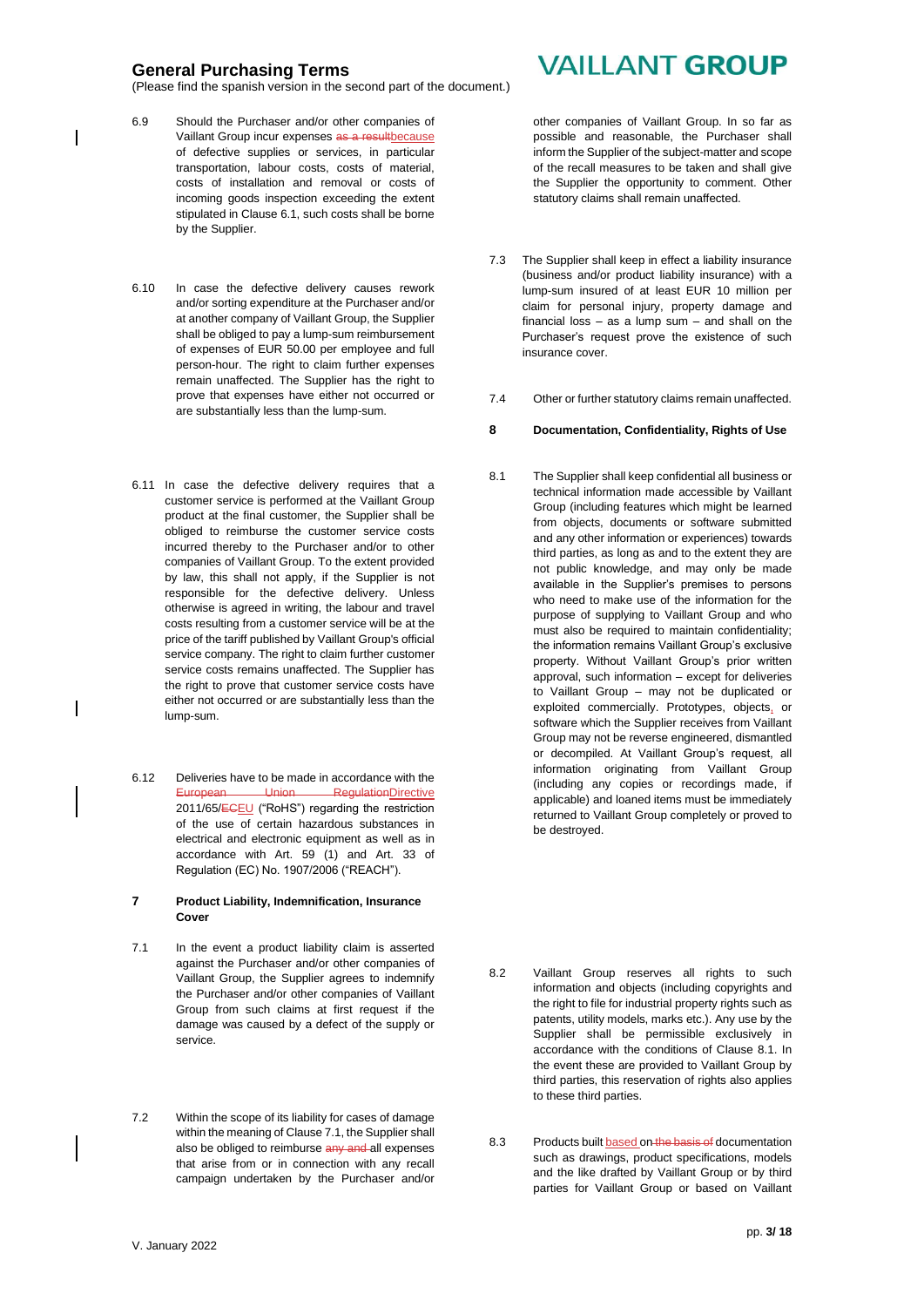(Please find the spanish version in the second part of the document.)

Group's confidential information or Vaillant Group's tools or tools modelled on Vaillant Group's tools shall neither be used by the Supplier himself nor be offered or supplied to third parties.

- 8.4 The Supplier shall not refer the business relationship to the Purchaser in advertisements or other documents without the Purchaser's prior written approval.
- 8.5 The Supplier shall grant to Vaillant Group a nonexclusive, cost-free, indefinite, transferable, sublicensable, irrevocable right to use the technical documentation (drawings, specifications, data sheets etc.) of the supplied products as well as the corresponding intellectual property rights and copyrights for the purpose of manufacture (including quality assurance, data-management etc.), use and distribution of the Vaillant Group products. In the event thatIf the documentation has been produced on behalf of Vaillant Group and has been paid for - as the case may be, by the costs of the supplied products or **based** on the basis of a development contract – and/or is based on information provided by Vaillant Group, the Supplier shall at no additional cost grant to Vaillant Group exclusive and unrestricted rights of use and exploitation. This shall not affect other written agreements.

### **9 Tools**

- 9.1 The Purchaser acquires the ownership of tools or other manufacturing equipment (hereinafter "Tools"), which are manufactured for the Purchaser, automatically and directly with their manufacture. The Purchaser shall be regarded as manufacturer in the sense of the applicable statutory provisions. This shall apply irrespective of whether the Purchaser is designated as manufacturer. In the alternative, in the event thatif the Supplier should, nevertheless, initially acquire (co-) ownership of the Tools, however, the Supplier herewith transfers (co-) ownership of the Tools in question to the Purchaser. The Supplier shall employ the Tools only for the purposes provided for in the contract and shall store them for the Purchaser (constructive possession). Should a third party be in possession of the Tool(s), the Supplier herewith assigns its claim of surrender vis à vis the third party to the Purchaser; the Purchaser hereby accepts this assignment. The Supplier shall mark the Tools clearly and in a legible and durable manner as the Purchaser's property using the inventory tags provided by the Purchaser. These tags shall contain the tool number, component number and inventory number that will be provided by the Purchaser. On no account may the corresponding marking be removed or changed.
- 9.2 Together with the ownership of the Tools (including the special tools and equipment, e.g. $\frac{1}{2}$  erosion electrodes, sonotrodes, test equipment, calibres,

# **VAILLANT GROUP**

etc.) the Purchaser automatically acquires the ownership of any associated documentation, in particular but not limited to design data, circuit diagrams, drawings, tool clamping plans, information about press tables, etc. This documentation shall be regarded as essential part of the Tools and, as such, cannot be subject to specific rights. Insofar as the documentation is protected by copyrights, the Supplier grants to the Purchaser irrevocable, free-of-charge, exclusive and unlimited as to time and territory rights of use. As far as the Purchaser makes available the Tools to the Supplier on a loan basis for the purpose of production of parts to be delivered to the Purchaser, the Supplier will be granted a nonexclusive, non-transferable right to use the documentation for this purpose.

- 9.3 The Purchaser is entitled to demand the surrender of the Tools at any time. In this case the Tools shall be surrendered to the Purchaser upon the Purchaser's first demand without delay in a proper and serviceable condition. The Supplier shall have the Tools ready for collection by the Purchaser not later than three (3) working days after receipt of the corresponding demand. Should the Supplier suspend payments or apply for insolvency proceedings or similar statutory proceedings, or if such proceedings are opened or their opening is rejected due to lack of assets, the Purchaser shall be entitled to immediately take possession of the Tools. The Supplier shall have no right of retention to the Tools.
- 9.4 Apart from that, Clauses 9.1 to 9.3 above apply analogously.

#### **10 Spare Parts**

- 10.1 The Supplier shall supply the Purchaser, or any other Vaillant Group company named by the Purchaser, in sufficient quantity, with goods for use as spare parts, as well as with spare parts for the goods delivered by the Supplier. This obligation shall, regardless of the continued existence of a supply agreement and regardless of the reasons for any discontinuation of a supply agreement, exist for a period of fifteen (15) years after serial supply has ended or for a shorter period specified by the Purchaser in writing (hereinafter collectively "Extended Supply Period"), unless it can be proven that it would be objectively unreasonable to expect the Supplier to continue supplying; Sections 10.2 to 10.5 shall remain unaffected.
- 10.2 In due time, however at least until one (1) month before the Extended Supply Period expires, the Supplier shall grant the Purchaser the possibility of placing a final order for its all-time demand. The same shall apply, if it becomes apparent to the Supplier during the Extended Supply Period that it will no longer be possible for the Supplier to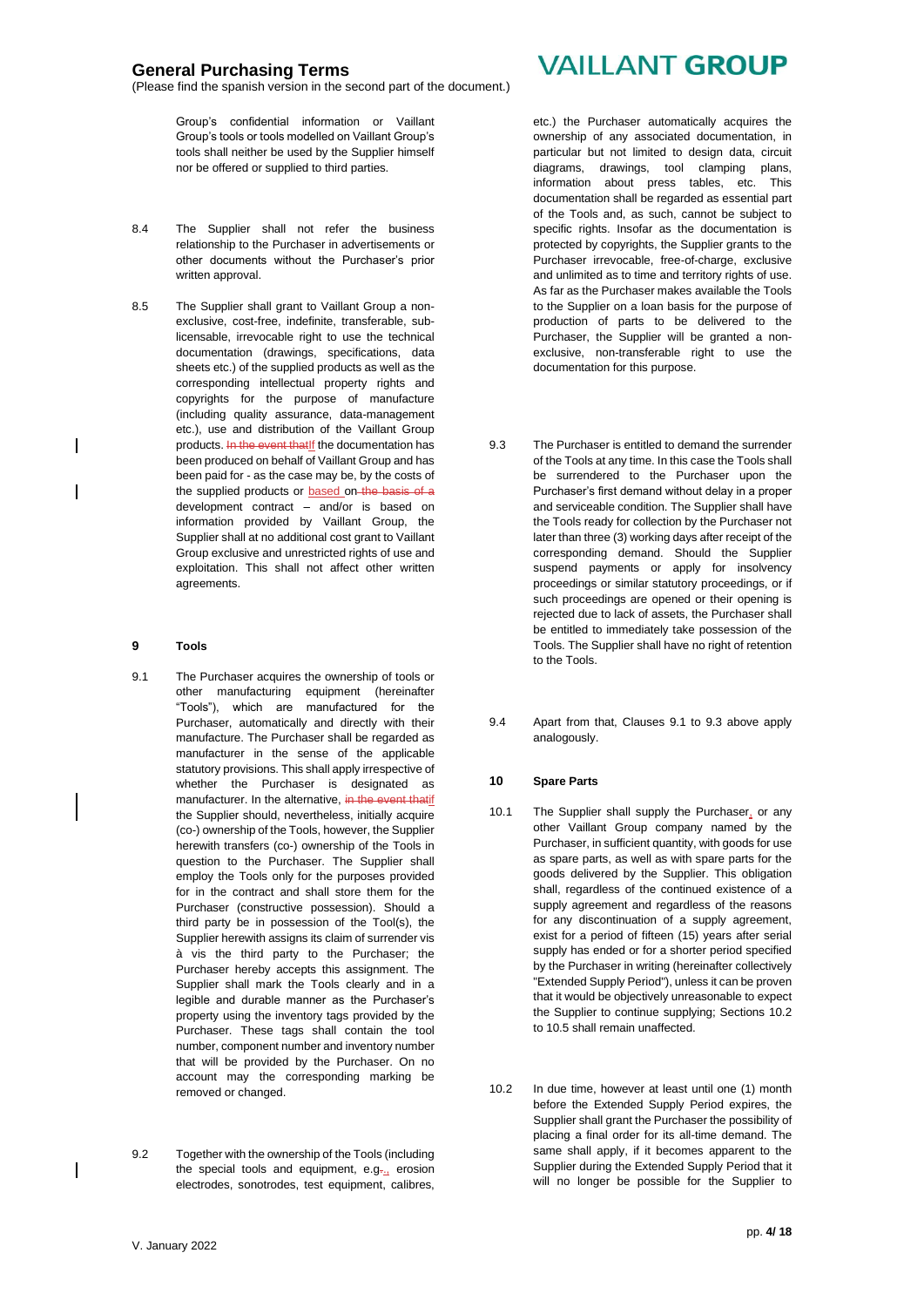(Please find the spanish version in the second part of the document.)

continue supplying during the Extended Supply Period, and the Supplier is unable to offer the Purchaser other reasonable supply possibilities (e.g. supply of technically equivalent parts of matching quality). The Supplier shall give prompt written notice of any discontinuation of its supply capability during the Extended Supply Period.

- 10.3 Unless agreed otherwise, the Supplier is responsible for the maintenance, procurement of replacement and the storage of the tools required for the manufacture of spare parts; the associated costs are deemed fully compensated with the prices agreed upon for the deliveries of spare parts.
- 10.4 After the Extended Supply Period has ended, the Supplier shall, at the Purchaser's request, hand over technical information and documents necessary for manufacturing the spare parts and grant Vaillant Group the non-exclusive rights of use necessary for this in respect of any existing industrial property rights (including copyrights and know-how) of the Supplier. These rights of use shall include production by third parties for Vaillant Group. The above shall also apply in the event of any discontinuation of the Supplier's supply capability during serial supply or during the Extended Supply Period. The above services shall be deemed settled by the prices agreed upon for the deliveries of spare parts.
- 10.5 The prices of the spare parts supplied for the goods delivered by the Supplier will be agreed upon in the supply agreement. Unless agreed otherwise, the prices of the goods delivered as spare parts during the term of a supply agreement shall be determined based on the basis of the price agreed upon in the supply agreement for the goods delivered as serial parts. The prices agreed upon at the time of the discontinuation of the supply agreement shall continue to apply for a period of three (3) years, unless otherwise is agreed upon. After expiration of this period new price agreements will be made every year at the latest by end of August. Unless agreed otherwise, such new price agreements shall be valid for a period of twelve (12) months starting on the 1st of January of the following year.

#### **11 Declaration about the Origin of delivered Goods, Export Control**

11.1 At the Purchaser's request the Supplier shall provide the Purchaser free of charge with a certificate of origin regarding the delivered goods resp.Supplier's declaration, or any other documents ofrequired by the customs authoritiesadministration or any other authorities regarding the delivered goods.authority.

# **VAILLANT GROUP**

- 11.111.2 The Supplier shall comply with all requirements of the applicable national and international foreign trade laws. The Supplier shall ensure, that the supplied goods are listed neither listed in the Annex I and/or inthe Annex IVI of European Union Regulation (ECEU) No. 428/2009 ("2021/821 (Dual-Use-Regulation")) nor in the Royal Decree 679/2014.
- 11.211.3 The Supplier shall reimburse all costs and any damages incurred to the Purchaser due to a breach of the above obligations, unless the Supplier is not responsible for such breach.

#### **12 Quality Assurance, Social Accountability, Protection of the Environment**

- 12.1 To ensure the quality of its deliveries, the Supplier will establish and maintain a quality management system that shall be at least equivalent to the requirements of DIN ISO 9001. The Supplier will manufacture and test its products in accordance with the rules of this quality management system. In addition, the Supplier shall comply with the requirements described in Vaillant Group's Supplier Quality Guideline. The Supplier Quality Guideline will be provided to the Supplier on request and is available for download at [vaillant.es/](http://vaillant.es/)proveedores and [saunierduval.es/](http://www.saunierduval.es/)proveedores. Vaillant Group is entitled, after prior agreement on the date, to verify the compliance of both the quality management system and the Supplier Quality Guideline within the scope of a quality audit at the Supplier.
- 12.2 The Supplier must comply with the respective statutory provisions governing the treatment of employees, environmental protection and health and safety at work and to work on reducing the adverse effects of its activities on human beings and the environment. In this respect the Supplier shall set up and further develop a management system in accordance with DIN ISO 14001 as well as DIN ISO 45001 or OHSAS 18001 within the realms of its possibilities. Further, the Supplier must comply with the principles of the UN Global Compact Initiative relating basically to the protection of international human rights, the right to collective bargaining, the abolition of forced labour and child labour, the elimination of discrimination when personnel is engaged and employed, the responsibility for the environment and the prevention of corruption. Further information on the UN Global Compact Initiative is available at: [www.unglobalcompact.org.](http://www.unglobalcompact.org/)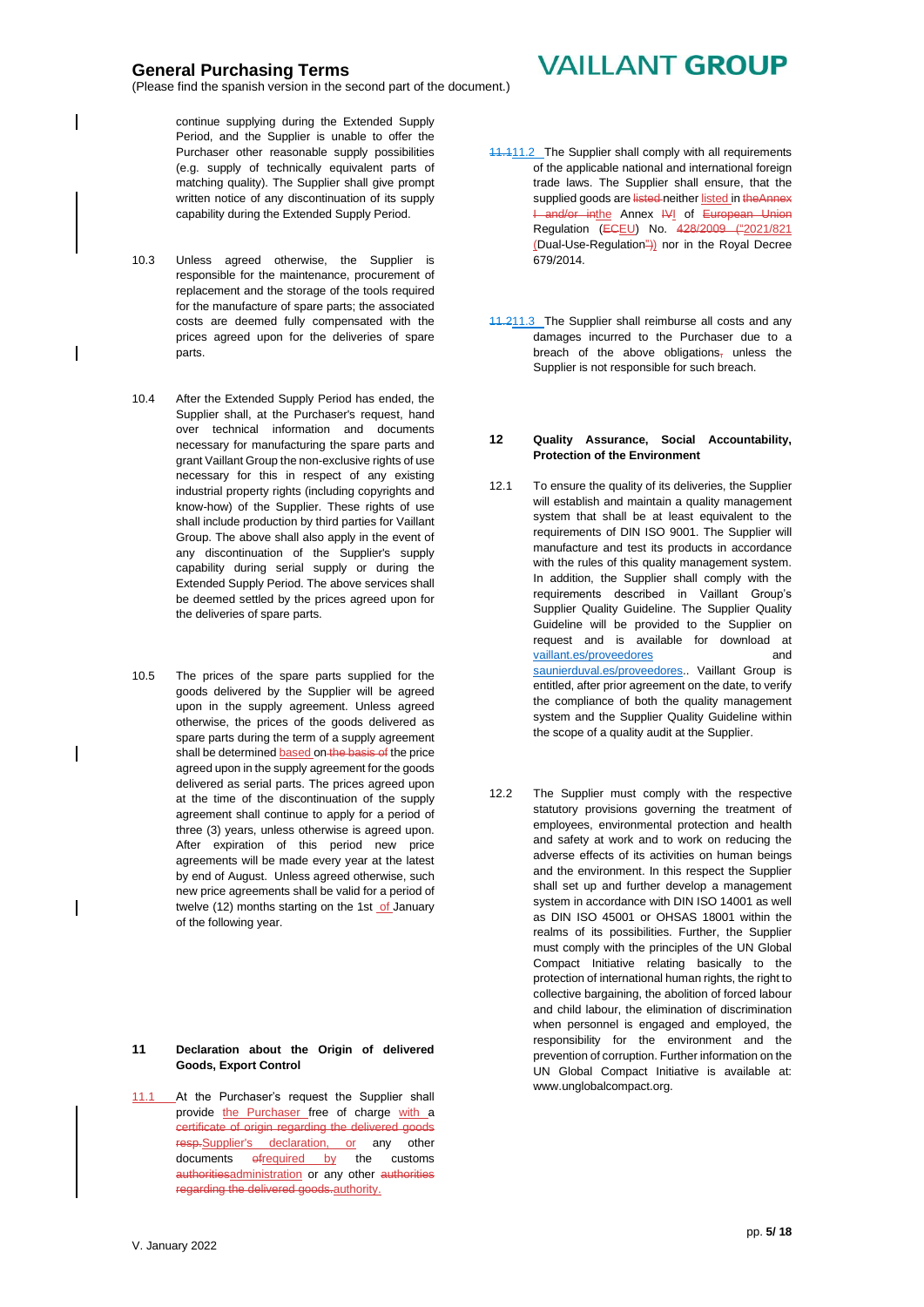(Please find the spanish version in the second part of the document.)

#### **13 Supplementary Provisions for Contracts for Work and Service Contracts**

13.1 Cooperation

Unless agreed otherwise, the Supplier will receive from the Purchaser, in the agreed data format, all information, documents and data available to the Purchaser (hereinafter collectively "Information") which the Purchaser considers necessary for the provision of the services, unless these are not otherwise available to the Supplier. If and to the extent the Supplier does consider the Information to be not sufficient or unclear, he shall advise the Purchaser to this effect immediately in text form.

### 13.2 Deployment of Employees

- 13.2.1. The Supplier shall render the contractual services exclusively by means of employees sufficiently qualified for the respective services. In the case of foreign employees, the Supplier shall, at the Purchaser's request, prove the existence of a work permit, if necessary.
- 13.2.2. Insofar as the deployment of specific employees is agreed upon for the rendering of the contractual services, any exchange of employees by the Supplier shall require the Purchaser's prior consent, which the Purchaser shall not unreasonably refuse. In any event, the employee newly deployed shall have at least the same level of qualification as the employee exchanged; Clause 13.2.1 shall remain unaffected. Any extra expenditure incurred upon the Supplier as a resultbecause of induction training of the new employee shall not be borne by the Purchaser.
- 13.2.3. The Purchaser shall be entitled to demand that employees deployed be exchanged, if the Purchaser has justified doubts about whether the employees deployed are suitable for the rendering of the services owed and/or capable of rendering the services owed and/or about whether the employees deployed are personally reliable.
- 13.2.4. The Supplier shall provide the services with its own technical, material and human resources and, to this end, shall be responsible for ensuring that the necessary resources for the correct provision of the services are always available, being its responsibility, among others, to carry out the shift quadrants, the planning of holidays and the resolution of any unforeseen events that may occur (staff leaves, increases in the demand for the service, etc.). Likewise, the Supplier guarantees that both staff leaves and vacations will not interrupt or negatively affect the service, having a pool of duly trained backup employees.
- 13.2.5. The performance of the activities comprising the provision of the services shall, in all cases and without exception, be directed and managed by the Supplier and carried out by those persons designated by the Supplier for this purpose. The Supplier shall be solely responsible for the determination of the work to be carried out and

# **VAILLANT GROUP**

shall issue the appropriate guidelines to guarantee the normal development of the activity and effective compliance with the service, within the strictest legal framework.

- 13.2.6. The Supplier shall at all times have a person in charge appointed for the purpose of exercising organisational and managerial powers over the personnel assigned to provide the service, who shall be the only valid interlocutor between the Purchaser and the Supplier (hereinafter the "Service Manager"). The Supplier shall take the necessary measures to maintain the labour dependence of all the workers involved in the execution of the services during the whole period of the contract.
- 13.2.7. The Purchaser may designate a person to check that the work carried out by the Supplier complies with the provisions of this document, and may at any time offer the Service Manager his or her suggestions and observations in relation to the development and execution of the services.
- 13.2.8. The Supplier shall be solely responsible for the labour, tax, social security and any other obligations related to the personnel assigned to the Service and, in particular, for their economic benefits, the protection of their social rights and the execution of the disciplinary function.
- 13.2.9. The Supplier undertakes to provide, within a period of five (5) days as from the date on which it is requested to do so by the Purchaser, any document that proves the fulfilment of its obligations. In particular, the Supplier must provide all those documents that justify that they are up to date with their salary and Social Security obligations and, specifically, the contribution forms (forms TC1 and TC2). The Purchaser may require the Supplier to provide documentation through document management and/or supplier certification platforms.

### 13.3 Remuneration

- 13.3.1. If a fixed price has been agreed upon, all services, expenditure and costs of the Supplier shall be deemed covered by this fixed price, except where otherwise expressly agreed upon.
- 13.3.2. If time and material-based remuneration has been agreed upon, the remuneration shall be based on hourly rates. Time spent that is invoiced based on the basis of hourly rates must be recorded and billed to the exact of at least half of an hour and by providing a comprehensible activity report. All other costs and expenditure of the Supplier shall be deemed covered in full withof the agreed remuneration.
- 13.3.3. Insofar as billing is based on a daily rate, it shall be deemed agreed that one working day comprises at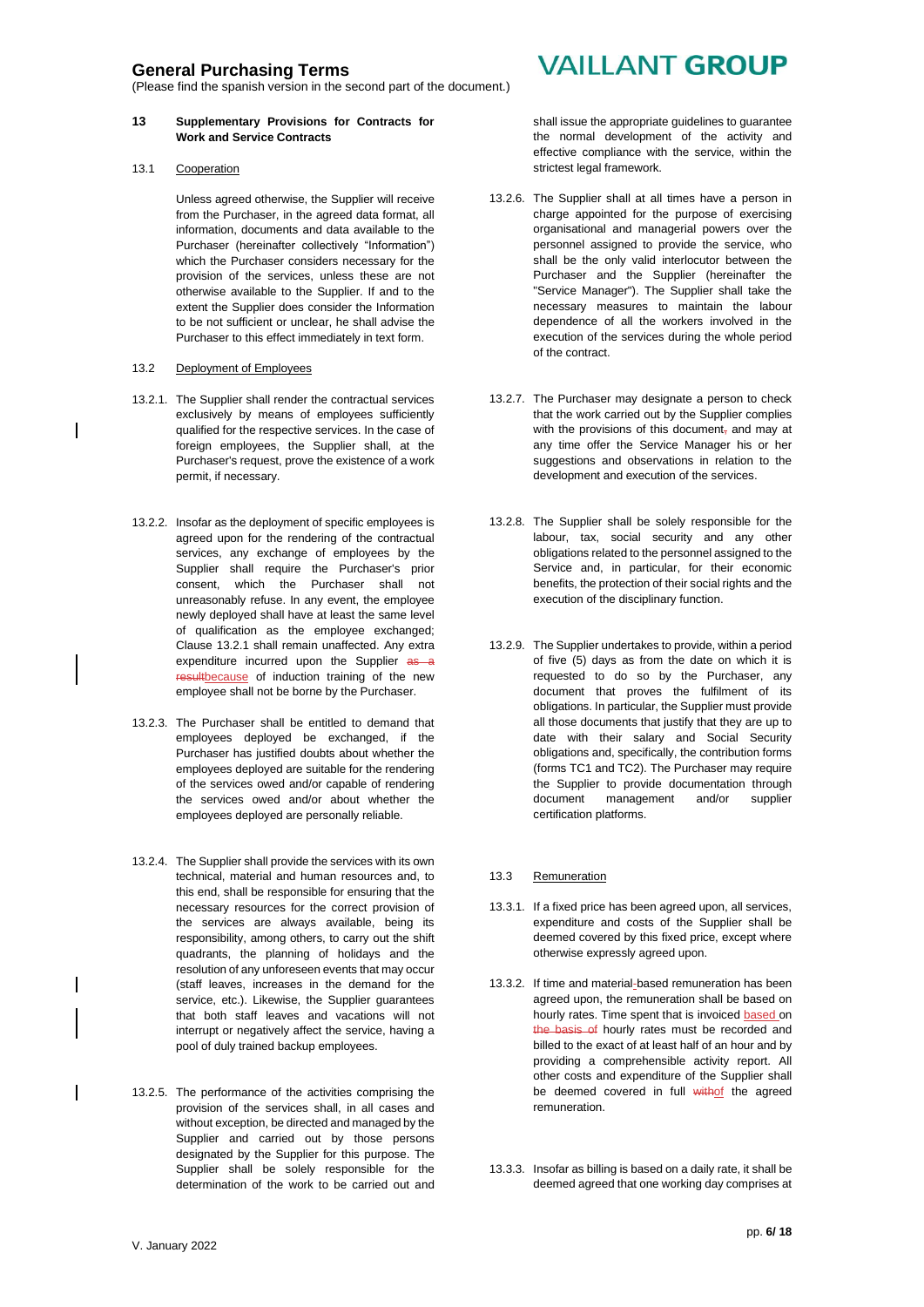(Please find the spanish version in the second part of the document.)

least eight (8) hours. If the working time comprises less than eight hours, the accrued hours shall be billed with 1/8 of the daily rate. Clause 13.3.2, 3rd sentence applies accordingly.

- 13.3.4. Travelling times shall only be remunerated as working time, if these have been used for the provision of the services.
- 13.3.5. The Supplier shall not be entitled to any additional remuneration for any out-of-hours (evening or night) work or for Saturday, Sunday, or public holiday work, unless the execution of work out of hours or on a Saturday, Sunday, or public holiday as well as the additional remuneration resulting thereof has been expressly agreed upon in advance with the Purchaser in the individual case.
- 13.3.6. Unless agreed otherwise, travel and accommodation costs shall be reimbursed to the Supplier only if employees of the Supplier are performing journeys for the purpose of executing the agreed services and if the Purchaser has given its prior consent in text form to pay the related travel costs. The Supplier hereby undertakes to make use of special terms granted to Vaillant Group (air travel, rail travel, hire car, taxi, hotel), insofar as possible and existent. Unless agreed otherwise, travel and accommodation costs shall be reimbursed only upon presentation of the relevant receipts, as follows:
	- i. Rail: 2nd class
	- ii. Air: economy Class
	- iii. Hire car: only vehicles up to the medium class (including navigation and winter tires, if necessary)
	- iv. Travelling by private car: kilometre allowance in accordance with tax authority guidelines
	- v. Accommodation in hotels up to the medium category (i.e. up to three stars)
	- vi. The most suitable and cost-effective form of transport will be chosen, taking into accountconsidering the urgency of the matter.
- 13.3.7. Other costs and expenses of the Supplier shall be reimbursed only if and insofar as these have been agreed upon in advance and meet the agreed requirements in respect of their cost-effectiveness. Costs and expenses shall be billed without any surcharge. For invoicing, copies of all receipts for the costs to be billed shall be submitted with the respective invoice. The Purchaser may at any time demand that the original receipts be submitted.
- 13.3.8. The Supplier shall invoice all services properly and in compliance with the applicable tax regulations,

# **VAILLANT GROUP**

plus any applicable value-added tax at the statutory rate.

- 13.4 Change Request
- 13.4.1. The Purchaser may amend the requirements for the agreed services and other contractual conditions according to the following Change Request process.
- 13.4.2. The Purchaser will notify the Supplier in writing or text form of its request to change and/or supplement the contract ("Change Request").
- 13.4.3. If the Change Request should affect the agreed time schedule, the remuneration and/or other contractual conditions, the Supplier shall no later than seven working days after receipt of the Change Request notify the Purchaser thereof in text form and shall submit an offer for the implementation of the Change Request. If the Change Request should result in changes to the agreed time schedule or remuneration, such changes shall be calculated based on the basis of the original calculation basis. The Supplier is not obliged to submit an offer, if an implementation of the Change Request is unreasonably to be expected from the Supplier; the Supplier shall notify the Purchaser thereof, stating the reasons, within the above-mentioned period. In this case the Purchaser is entitled to commission a third party to carry out the modified services or to undertake these by itself.
- 13.4.4. If the Purchaser accepts the offer in written or text form, the Change Request shall form an integral part of the contract and the contract shall be amended and/or supplemented by the agreed Change Request, e.g. with regard to., regarding the services to be performed, the schedule and the remuneration. The same shall apply if a notification pursuant to Clause 13.4.3 sentence 1 is not submitted in due time.
- 13.5 Subcontracting of Third Parties
- 13.5.1. Unless otherwise agreed, the Supplier shall be entitled to appoint subcontractors to provide services to the Purchaser only with the Purchaser's prior consent. A declaration of consent shall be made in writing or text-form.
- 13.5.2. Insofar as the Supplier uses third parties to provide services, the Supplier shall be responsible for the third party's services to the same extent as for its own services. The Supplier shall be liable for any fault of the third party to the same extent as for own faults.
- 13.5.3. The Supplier shall ensure that, in the case of (permitted) subcontracting, it procures the third party's services in its own name and on its own account, and that a contract is only entered into between the Supplier and the third party. The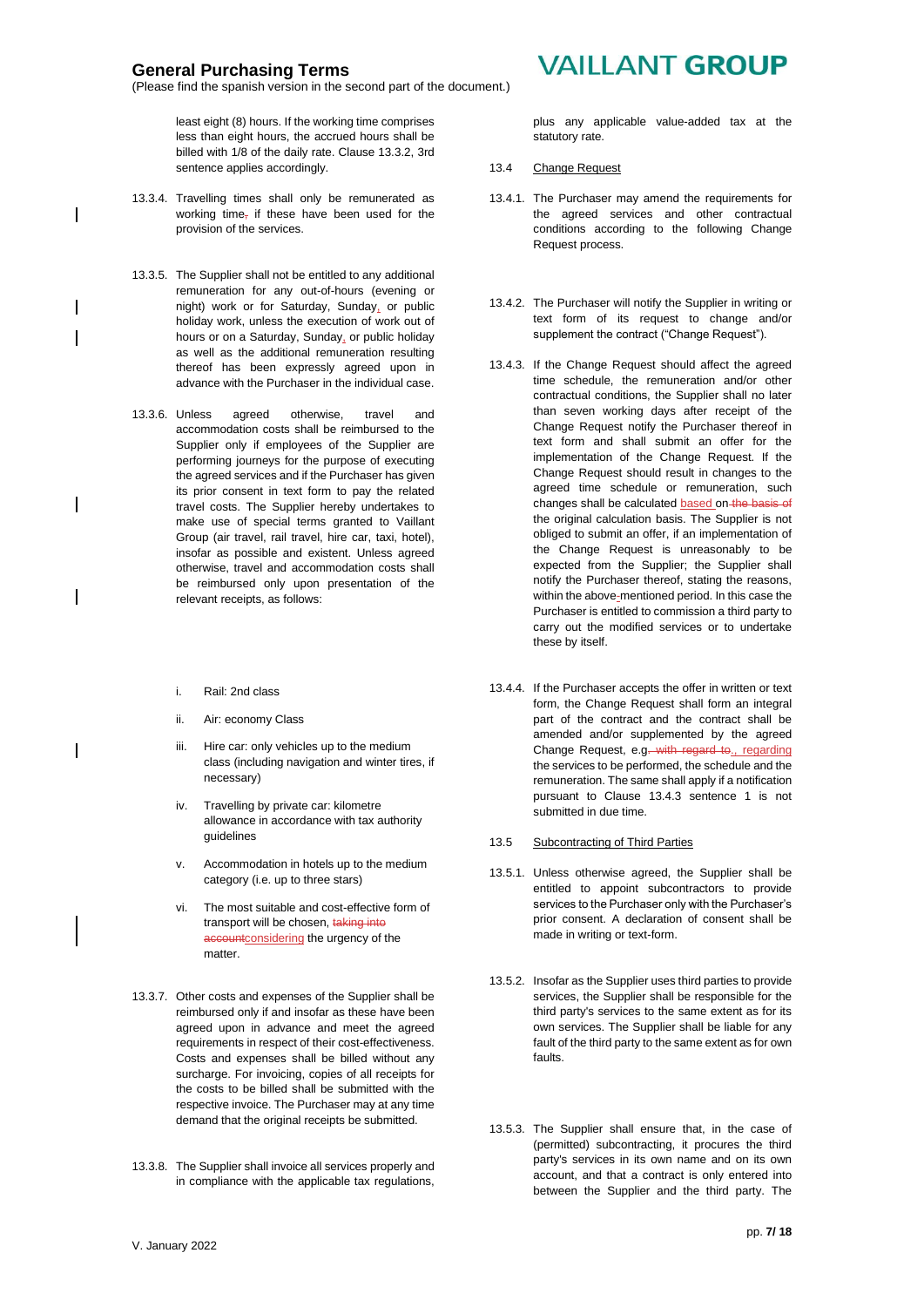(Please find the spanish version in the second part of the document.)

Supplier shall not be entitled to represent the Purchaser or to enter into contracts in the Purchaser's name.

- 13.5.4. Insofar as an individual order provides that the Supplier has to appoint a third party to provide services (hereinafter "third-party services"), and the costs thereof to be reimbursed by the Purchaser, the Supplier shall ensure that the thirdparty services are procured in such a manner that they are as cost-effective as possible, i.e., with the aim of achieving the best possible cost/benefit ratio, in accordance with the following provisions:
	- a) Third-party services with an expected total order value of up to EUR 5,000 per individual service shall be ordered by the Supplier in such a manner that they are as cost-effective as possible, whereas it is not necessary that a call for tenders for the third-party services is made in each individual case.
	- b) Third-party services with an expected total order value of more than EUR 5,000 per individual service shall be put up for tender by the Supplier; i.e. the Supplier shall, in these cases, obtain at least three comparable offers and examine these in terms of their costeffectiveness. When obtaining offers, the Purchaser's recommendations and directives shall be taken into account.considered. At the Purchaser's option, the offers shall be obtained either as fixed -price offers or with a binding cost estimate. The offers obtained shall be submitted to the Purchaser, for decision-making, together with a proposed decision. The Supplier shall not award a subcontract until the Purchaser has given its prior approval which requires text form.
- 13.5.5. The Supplier shall not be entitled to apply any surcharge (handling fee or the like) to third-party services. The Supplier hereby represents and warrants that, in connection with the award of a subcontract, it shall not cause any services, payments or other benefits of monetary value (including in particular monetary discounts or discounts in kind, media services, bonus payments, kick-backskickbacks) to be directly or indirectly promised or granted to itself or others by the third party concerned or by companies or persons associated with the third party concerned. If this obligation is breached, the Purchaser shall be entitled to terminate the contract without prior notice and may claim from the Supplier to surrender any monetary benefits obtained by the Supplier. Further damage claims of the Purchaser shall remain unaffected.

#### 13.6 Rights of Use

13.6.1. The results of the services rendered (hereinafter the "Results") shall, become the Purchaser's property upon their creation, that is, in the

# **VAILLANT GROUP**

respective state of completion. The Supplier shall hold the Results in safekeeping on behalf of the Purchaser until they are handed over. The Supplier grants to the Purchaser the exclusive, worldwide, transferable, sublicensable and unrestricted right, to modify, to have modified, to use, to have used, to publish, to have published, to distribute, to have distributed, to utilize, to have utilized, to exploit or to have exploited the results in their original form and as extended or modified by the Purchaser. Mandatory legal regulations remain unaffected.

- 13.6.2. If and to the extent the Purchaser and/or a third party, that has a contractual relationship with the Purchaser, requires intellectual property rights (including copyrights and know-how) created or generated by the Supplier before or in course of the performance of the services ("Background IP"), in order to make use of the Results, the Supplier shall grant the Purchaser a perpetual, unrestricted, worldwide, non-exclusive, sublicensable, and transferable right to use such Background IP. Such right of use is also valid for the Purchaser's affiliated companies as well as for contractors of the Purchaser and its affiliated companies.
- 13.6.3. If the Results contain inventions or ideas which are patentable or otherwise eligible for registration, the Purchaser is entitled, at its discretion and in its own name, to apply for such property rights in any countries, to maintain these rights or to abandon them at any time. If necessary, the Supplier shall assist the Purchaser with the application; the Supplier shall refrain from any activity that may impede the application and efficient exploitation of the rights by the Purchaser. The property rights incurred as a result of such applications belong to the Purchaser.
- 13.6.4. The Supplier hereby waives its right to authorship credit with respect to the results, unless otherwise agreed in the individual case.
- 13.6.5. The Supplier undertakes to ensure that the inventions or ideas arising in the course of the performance of the services are transferred to the Purchaser free of further charge or further cost.
- 13.6.6. This transfer and granting of rights under this Clause 13.6 shall be deemed fully compensated for upon payment of the remuneration agreed upon for the respective services.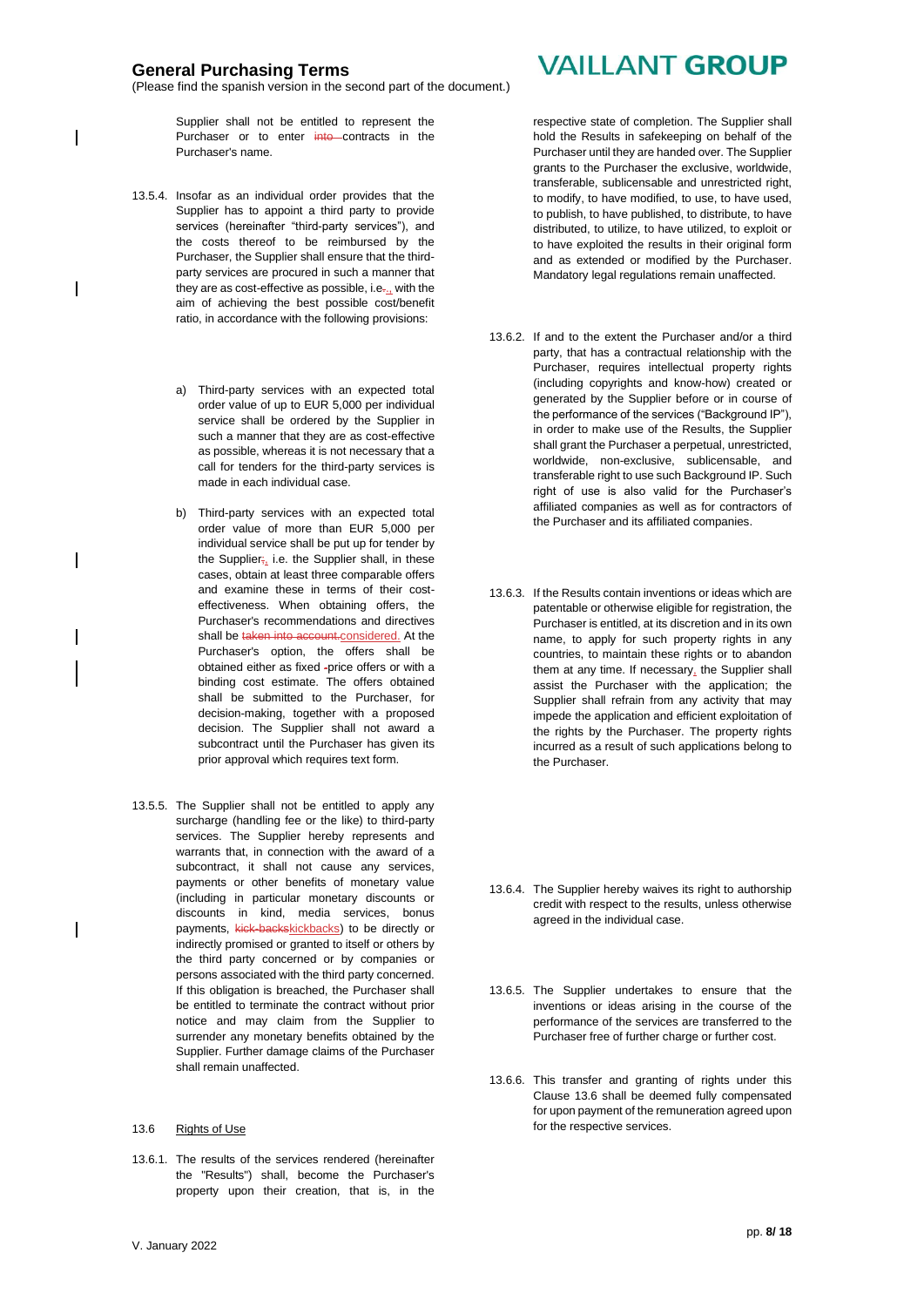(Please find the spanish version in the second part of the document.)

- 13.6.7. The Results are subject to confidentiality in accordance with Clause 8.
- 13.6.8. Clause 9 remains unaffected by the foregoing.

#### 13.7 Hand-over and Acceptance of the Services

Insofar as an acceptance inspection of the services is provided by law or by contract, the Supplier shall make the service available to the Purchaser for the acceptance inspection at the agreed point of time or in due time before the envisaged date for the acceptance inspection. The Purchaser shall declare its acceptance in writing or in text form insofar as the respective service rendered meets the agreed requirements. Insofar as an acceptance inspection of partial services is agreed upon in an individual case, the approval or acceptance of partial services shall constitute acceptance of the entire services by the Purchaser only when provided for in writing.

#### 13.8 Rights in the Case of Defective Work Services

In the case of defective work services, the Purchaser shall be entitled to the statutory rights.

#### 13.9 Conduct on the Purchaser's Premises

The Supplier shall ensure that the personnel deployed by it follows all the Purchaser's directives when working on the Purchaser's premises, in particular all the Purchaser's directives for maintaining order and safety and for fire prevention, and that it submits to the customary control procedures and, in all other respects, complies with all relevant statutory provisions, in particular those relating to health and safety at work and to environmental protection. If the Supplier deploys multiple employees at the company grounds for carrying out the services, the Supplier shall give the Purchaser the name of a contact person with the necessary power to issue directives and to supervise; any change of this person shall be communicated to the Purchaser. Additionally, the Safety Manual for Contractors of Vaillant Group shall apply.

- 13.10 IT-Security, Data Protection
- 13.10.1.The Supplier shall take appropriate measures for storage of data and for protection of its IT systems against software with damaging functions (viruses) and unauthorized access by third parties, in order to reasonably protect information received from the Purchaser, and the Results generated for the same, against loss, modification, forwarding or access by unauthorized third parties. If there are any indications that a third party has attempted to access, or has actually accessed, the Purchaser's IT systems without authorisation, the Supplier shall promptly inform the Purchaser and, to a reasonable extent, assist the Purchaser with the measures necessary for clearing up and averting such access.

# **VAILLANT GROUP**

- 13.10.2. Insofar as the Supplier performs services on the premises of the Purchaser or has access to the Purchaser's IT systems the leaflet IT and information safety in Vaillant Group for external service providers shall also apply. The leaflet is available for download at [vaillant.es/p](http://vaillant.es/)roveedores an[d saunierduval.es/](http://www.saunierduval.es/)proveedores.
- 13.10.3. Insofar as the Supplier is granted access to personal data in the course of providing the services, the Supplier shall comply with the statutory provisions relating to protection of personal data and data privacy and shall enable the Purchaser to keep itself informed that such provisions are being complied with. The Supplier shall bind its employees and freelance workers in writing to comply with data protection regulations. If the Supplier acts as data processor, the Supplier undertakes to enter into an agreement with the Purchaser for the processing of data in accordance with the model published at [vaillant.es/](http://vaillant.es/)proveedores and [saunierduval.es/](http://www.saunierduval.es/)proveedores.

#### 13.11 Right of Termination

- 13.11.1. The Purchaser may wholly or partly terminate the order at any time without giving reasons, in which case the Purchaser shall notify the Supplier at least thirty (30) days prior to the effective date of the withdrawal, without such withdrawal entitling the Supplier to demand payment of any future contractual price or compensation of any kind from the other contracting party.
- 13.11.2. In the event of termination of the contract, regardless of the reason for termination, the services carried out until then shall be billed, at the contractually agreed fee, only insofar as they can be used by the Purchaser as intended. Any loss for which the Purchaser is to be compensated shall be taken into accountconsidered in the billing.

#### **14 Supplementary Provisions**

Insofar as the provisions of these General Purchasing Terms do not regulate certain matters, the relevant statutory provisions shall apply.

#### **15 Final Provisions**

15.1 The place of performance for deliveries and services shall be the place of receipt specified by the Purchaser. The place of performance for payments shall be the registered office of the Purchaser.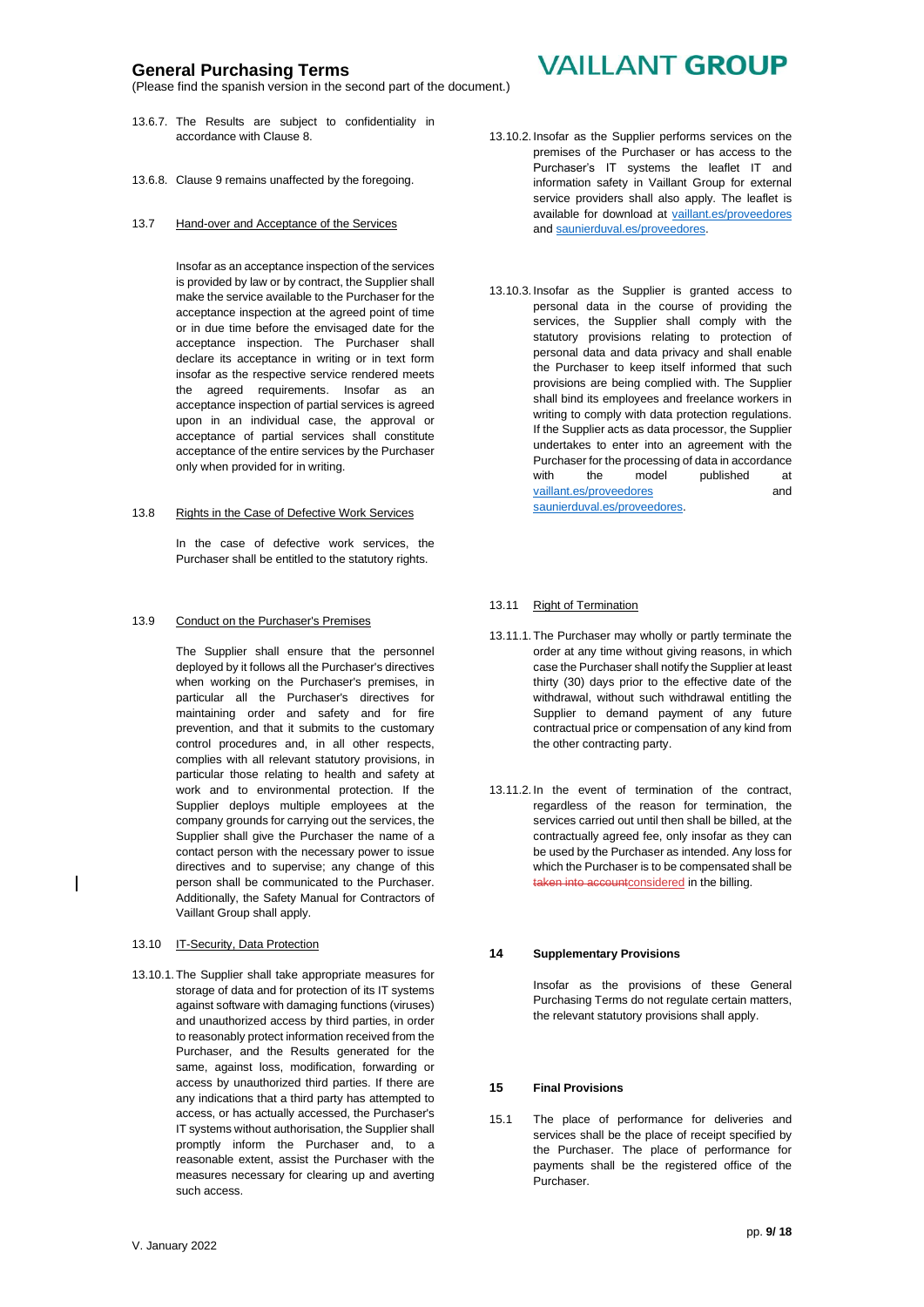**VAILLANT GROUP** 

- 15.2 If any of the provisions of these General Purchasing Terms or of additional agreements should be or become invalid, the remaining provisions shall continue in full force and effect. The parties shall agree upon a provision to replace the invalid provision that reflects as closely as possible the economic intent of the invalid provision.
- 15.3 The laws of Spain shall apply to the exclusion of its conflict of law provisions and the United Nations Convention on Contracts for the International Sale of Goods (CISG).
- 15.4 The venue for all disputes arising out of or in connection with contractual relationships based on these General Purchasing Terms shall be the registered office of the Purchaser. The Purchaser further has the right to initiate legal action against the Supplier at a court near the Supplier's place of business or branch or at a court near the place of performance at the Purchaser's discretion.
- 15.5 The English version of these General Purchasing Terms shall be for convenience only. In the event of any inconsistencies, the Spanish version shall prevail.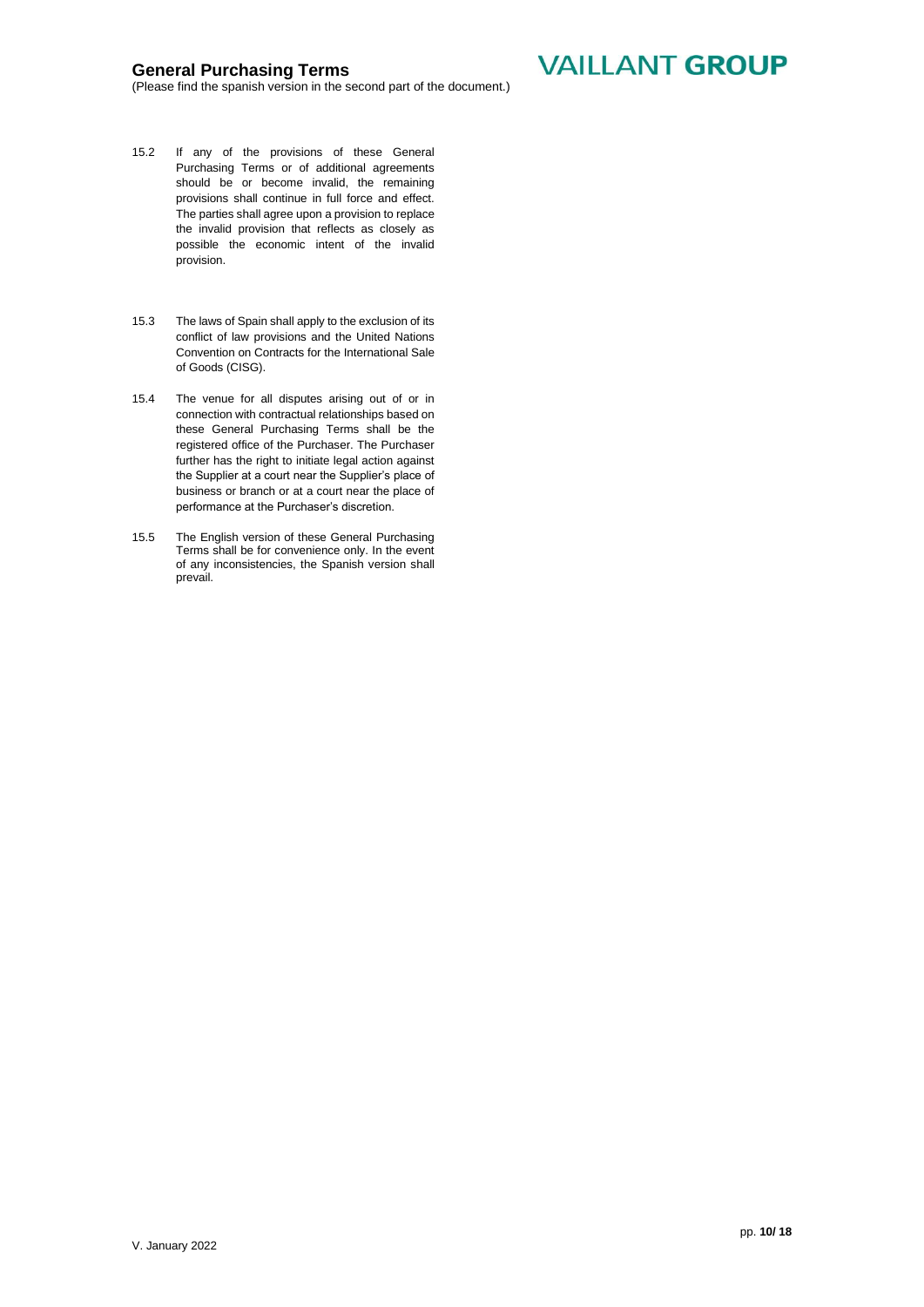### **1 Objeto**

- 1.1 Los pedidos de Vaillant Saunier Duval Iberica, SL, y sus empresas filiales, cuyos datos constan publicados en las páginas web [www.vaillant.es](http://www.vaillant.es/) y www.saunierduval.es (en adelante, conjuntamente, "Vaillant Group") se realizan sobre la base de estas Condiciones Generales de Compra. En adelante la empresa de Vaillant Group que realice el pedido se denominará el "Comprador". Los términos y condiciones generales del Proveedor que entren en conflicto o difieran de estas Condiciones Generales de Compra únicamente se entenderán aceptados cuando el Comprador los acepte expresamente y por escrito, como anexo a las presentes Condiciones Generales de Compra. Estas Condiciones Generales de Compra se aplicarán incluso cuando el Comprador haya aceptado de forma incondicional el suministro, o la prestación, o haya realizado el pago, conociendo la contradicción o discordancia entre los términos y condiciones generales del Proveedor y las presentes Condiciones Generales de Compra.
- 1.2 Estas Condiciones Generales de Compra aplicarán también a todas las transacciones futuras con el Proveedor mientras no entren en vigor unas nuevas Condiciones Generales de Compra.
- 1.3 En caso de que el Comprador celebre con el Proveedor acuerdos independientes de suministro y/o de garantía de calidad, o cualquier otro acuerdo por escrito que difiera de estas Condiciones Generales de Compra, estas Condiciones Generales de Compra se aplicarán de forma subordinada y supletoria a dichos acuerdos.

#### **2 Formalización y Modificaciones del Contrato, Objetivo de Compras**

- 2.1 Los pedidos, contratos y cancelaciones, así como sus modificaciones y correcciones deberán constar por escrito. Los pedidos y cancelaciones podrán enviarse por medios electrónicos, por fax o de forma telemática a través de la Plataforma Electrónica de Pedidos gestionada por Vaillant Group.
- 2.2 La eficacia de los acuerdos verbales posteriores a la conclusión del contrato, y especialmente las modificaciones o correcciones de estas Condiciones Generales de Compra – incluyendo esta cláusula relativa al requisito de la forma escrita –, así como cualquier tipo de acuerdo accesorio o secundario, se condiciona al consentimiento escrito del Comprador respecto a los mismos. El inciso 2 de la cláusula 2.1 no se verá afectado por esta cláusula.
- 2.3 Si el Proveedor acepta un pedido o una cancelación, facilitará al Comprador una confirmación escrita; la cláusula 2.1 se aplicará en consecuencia. Si el Proveedor no acepta un pedido en el plazo de dos semanas desde su recepción, el Comprador podrá anular dicho pedido. Las cancelaciones se entenderán aceptadas por el Proveedor cuando este no se haya opuesto a las mismas en el plazo máximo de una semana desde su recepción; los acuerdos que difieran de esta cláusula no se verán afectados por esta cláusula.
- 2.4 Los objetivos de compra establecidos por el Comprador en los pedidos serán previsiones no vinculantes de las necesidades previstas para un determinado periodo de tiempo y no supondrán un compromiso u obligación de compra de dichas cantidades.

# **VAILLANT GROUP**

#### **3 Modificación de Productos**

Las modificaciones de cualquier tipo, por ejemplo, las variaciones de las especificaciones, materiales, tamaños, métodos de producción o lugar de fabricación, o la cesión de obligaciones a terceros, requerirán el previo consentimiento escrito del Comprador. En caso de que el Proveedor llevara a cabo modificaciones sin el previo consentimiento escrito del Comprador, este podrá resolver el contrato y reclamar la indemnización que corresponda por los daños y perjuicios generados.

#### **4 Precio, Plazos de Pago, Transmisión del Riesgo, Compensación**

- 4.1 El precio indicado en el pedido será vinculante. Salvo que se indique lo contrario por escrito los precios se considerarán entregados con los derechos pagados (DDP – Delivery Duty Paid, ICC Incoterms® 2020) en el lugar de recepción del Comprador, incluyendo los costes de embalaje y otros accesorios.
- 4.2 Salvo que se acuerde expresamente lo contrario, las facturas se pagarán en un plazo de sesenta (60) días, a contar desde el momento en que tenga lugar el vencimiento del pago, la recepción de la mercancía o servicios y la recepción de la factura correcta y verificable. En particular el número completo del pedido debe constar en la factura.
- 4.3 El Proveedor es responsable de la seguridad de los bienes hasta que se acepte su entrega por parte del Comprador, o por parte del representante local del Comprador a quien deban entregarse los bienes de conformidad con el contrato.
- 4.4 El Comprador tendrá derecho a compensar cualesquiera créditos o reclamaciones del Comprador, o de cualquier otra empresa de Vaillant Group, con cualesquiera créditos del Proveedor frente al Comprador. El Comprador deberá identificar a las compañías cubiertas por esta cláusula previo requerimiento al efecto del Proveedor.

#### **5 Entrega, Retrasos y Embalajes**

- 5.1 Los plazos y fechas de entrega especificados en el pedido serán vinculantes. El Proveedor estará obligado a notificar por escrito al Comprador, sin demora, si se producen o se hacen evidentes circunstancias que indiquen que el plazo de entrega acordado no puede cumplirse. El cumplimiento de la fecha o plazo de entrega se determinará en el momento de la recepción de los bienes en el domicilio del Comprador o en el lugar de entrega especificado por el Comprador.
- 5.2 En caso de retraso en la entrega el Comprador tendrá todos los derechos previstos en la normativa. En caso de retraso en la entrega el Comprador podrá reclamar una penalización equivalente al 1% del valor de la parte del pedido/prestación retrasado por cada día de retraso, hasta un límite máximo del 30% del valor del pedido. El importe de la penalización contractual se sumará al importe total reclamado por los daños y perjuicios generados con el retraso que se hayan acreditado.
- 5.3 La aceptación incondicional de un pedido o servicio retrasado no constituye una renuncia a las acciones que le pudieran corresponder al Comprador como consecuencia del retraso en la entrega o prestación.
- 5.4 El Proveedor deberá indicar con exactitud el número de pedido facilitado por el Comprador en toda la documentación de transporte y en el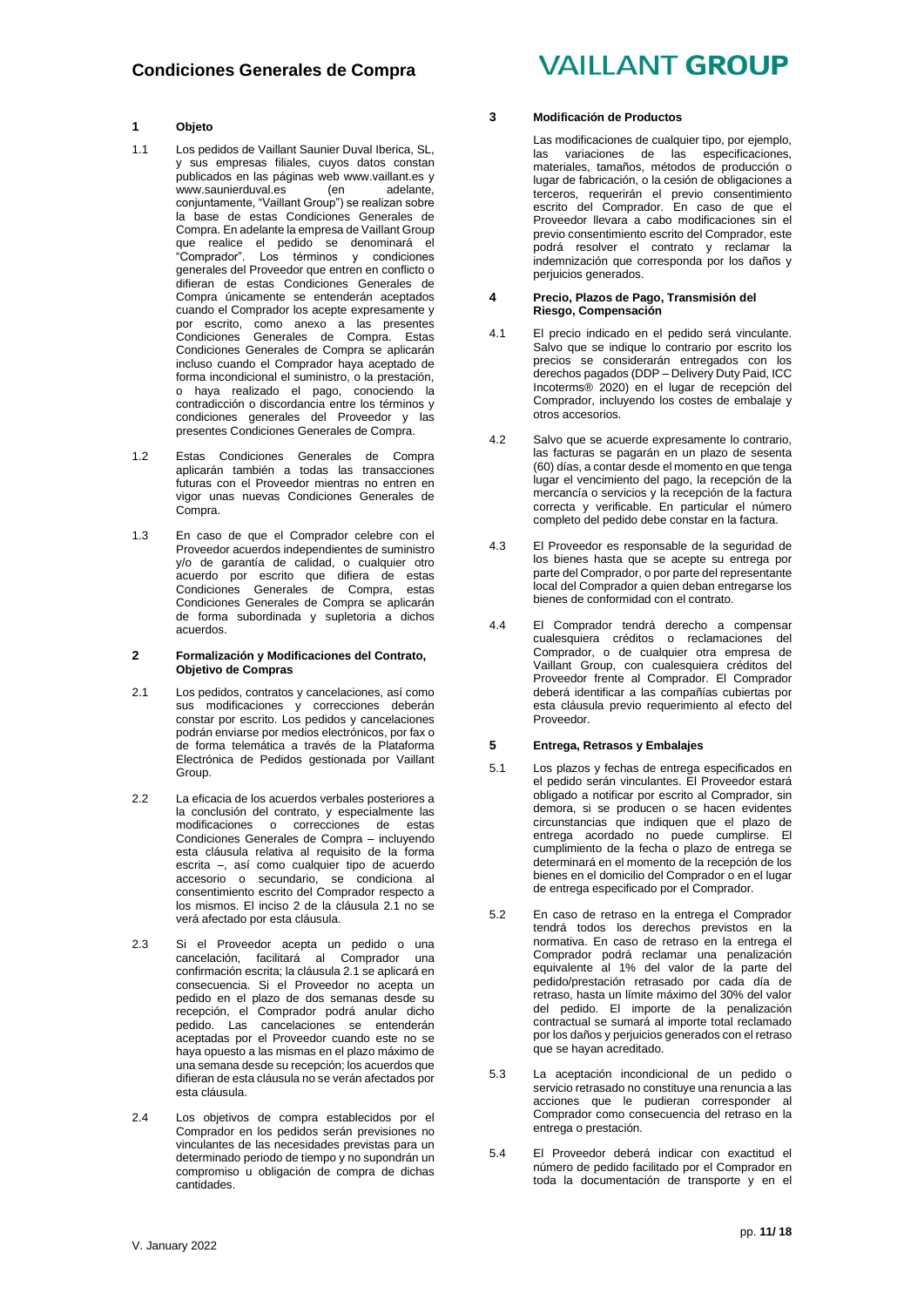albarán de entrega. Si no lo hace, el Comprador no será responsable de los retrasos en la tramitación de documentos, incluyendo retrasos en el proceso de pago.

- 5.5 Como norma general se prohíben las entregas parciales salvo aceptación expresa de las mismas por parte del Comprador.
- 5.6 Al entregar los bienes el Proveedor deberá cumplir con los requisitos (en cuanto a embalaje y etiquetado de la mercancía, documentos de embarque, etc.) descritos en el Manual de Logística del Proveedor de Vaillant Group. El Manual de Logística del Proveedor se proporcionará al Proveedor que lo solicite y se puede descargar en [vaillant.es/p](http://vaillant.es/)roveedores y saunierduval.es/proveedores.
- 5.7 En caso de que el Proveedor sea responsable del montaje, configuración o instalación de los productos suministrados, y salvo que se acuerde lo contrario, el Proveedor asumirá todos los costes accesorios que sean necesarios, tales como gastos de viaje, disponibilidad de Herramientas o dietas.

#### **6 Revisión Inicial, Reclamaciones por Defectos, Saneamiento**

- 6.1 El Comprador sólo inspeccionará si los bienes entregados corresponden a la cantidad y tipo pedidos y si hay algún daño visible externamente. La revisión de cumplimiento respecto a la cantidad y modelos pedidos se hará sobre la base de los documentos de embarque. Cualquier otro defecto que no sea discernible en el marco de la inspección se considera un defecto oculto. La notificación de defectos se entenderá realizada en plazo cuando se envíe al Proveedor en el plazo de dos (2) semanas a contar desde la fecha de entrega de los productos o, en el caso de defectos ocultos, desde la fecha en que se tenga conocimiento de los mismos. El Comprador no tendrá obligaciones adicionales respecto a la revisión de los productos y su notificación.
- 6.2 La normativa en vigor sobre productos defectuosos y defecto de título será de aplicación salvo que se especifique lo contrario.
- 6.3 Salvo que se acuerde lo contrario el plazo de prescripción respecto a defectos será de cinco (5) años y se iniciará con la entrega de los productos (transferencia del riesgo). Los plazos de prescripción legales que sean superiores no se verán afectados por esta cláusula.
- 6.4 En principio el Comprador podrá elegir la forma de subsanar los defectos apreciados. El Proveedor únicamente podrá rechazar la forma de subsanación elegida por el Comprador cuando esta conlleve necesariamente gastos desproporcionados.
- 6.5 El Proveedor está obligado a pagar al Comprador un importe global de 50,00 EUR como reembolso de gastos por cada reclamación justificada. El derecho del Comprador a reclamar otros gastos no se ve afectado. El Proveedor tiene derecho a demostrar que los gastos no se han producido o son sustancialmente inferiores a la suma global.
- 6.6 Cuando el Proveedor, una vez requerido por el Comprador, no inicie la subsanación de defectos de forma inmediata, en casos urgentes, especialmente para evitar riesgos inminentes o para prevenir daños mayores, el Comprador podrá asumir directamente o a través de terceros la subsanación de los productos a cargo del Proveedor.

# **VAILLANT GROUP**

- 6.7 El Proveedor garantiza que el presente suministro no vulnera ningún derecho de terceros en el país de destino, ni tampoco en los países de la Unión Europea. En caso de que el Comprador informe al Proveedor, con carácter previo al pedido, de que los productos se utilizarán en otros países de destino, la garantía especificada en esta cláusula se extenderá también a dichos países. En caso de vulneración de derechos de terceros, el Proveedor indemnizará al Comprador, y en su caso a las empresas de Vaillant Group, por los daños derivados de las eventuales reclamaciones de estos terceros, tras el primer requerimiento por escrito. La obligación de indemnización se extenderá a todos los daños y gastos en que incurra el Comprador, o las empresas de Vaillant Group, en relación con las citadas reclamaciones de terceros. Lo previsto en esta cláusula no será de aplicación cuando el Proveedor no sea responsable de la vulneración de derechos del tercero.
- 6.8 En el caso de que el Proveedor cumpla su obligación de subsanación de defectos suministrando un producto sustituto, el plazo de prescripción de las acciones por los bienes entregados en sustitución comenzará de nuevo desde su entrega salvo que, en el momento de producirse la subsanación, el Proveedor, de forma expresa y adecuada, hubiera dejado expresa constancia de que el suministro de un nuevo producto se efectuaba por pura cortesía comercial, con el fin de evitar disputas o en interés de continuar la relación de suministro.
- 6.9 En el caso de que el Comprador y/o alguna otra empresa de Vaillant Group incurra en gastos como consecuencia de defectos en el suministro, o en la prestación de servicios, en particular en gastos de transporte, laborales, de material, o gastos derivados de la inspección de bienes que exceda lo previsto en la cláusula 6.1, dichos costes serán asumidos por el Proveedor.
- 6.10 En caso de que la entrega defectuosa genere gastos de reprocesamiento y/o clasificación al Comprador y/o a otra empresa de Vaillant Group, el Proveedor estará obligado a pagar un importe total de 50,00 EUR como reembolso de gastos por empleado y hora-persona completa. El derecho a reclamar otros gastos no se ve afectado. El Proveedor tiene derecho a demostrar que los gastos no se han producido o son sustancialmente inferiores a la suma global.
- 6.11 En caso de que la entrega defectuosa requiera que se realice un servicio de atención al cliente en el producto de Vaillant Group en el cliente final, el Proveedor estará obligado a reembolsar al Comprador y/o a otras empresas de Vaillant Group los gastos de atención al cliente en que deban incurrir para ello. En la medida en que la ley lo disponga esto no se aplicará si el Proveedor no es responsable de la entrega defectuosa. Salvo que se acuerde lo contrario por escrito, los gastos de mano de obra y de desplazamiento derivados de un servicio de atención al cliente serán los correspondientes al precio de la tarifa publicada por el servicio de asistencia técnica oficial de Vaillant Group. El proveedor tiene derecho a demostrar que los gastos de atención al cliente no se han producido o son sustancialmente inferiores a la suma global.
- 6.12 Los suministros se realizarán de conformidad con la Directiva 2011/65/UE ("RoHS"), sobre restricciones a la utilización de determinadas sustancias peligrosas en aparatos eléctricos y electrónicos, así como con el artículo 59 (1) y 33 del Reglamento 2006/1907/CE ("REACH").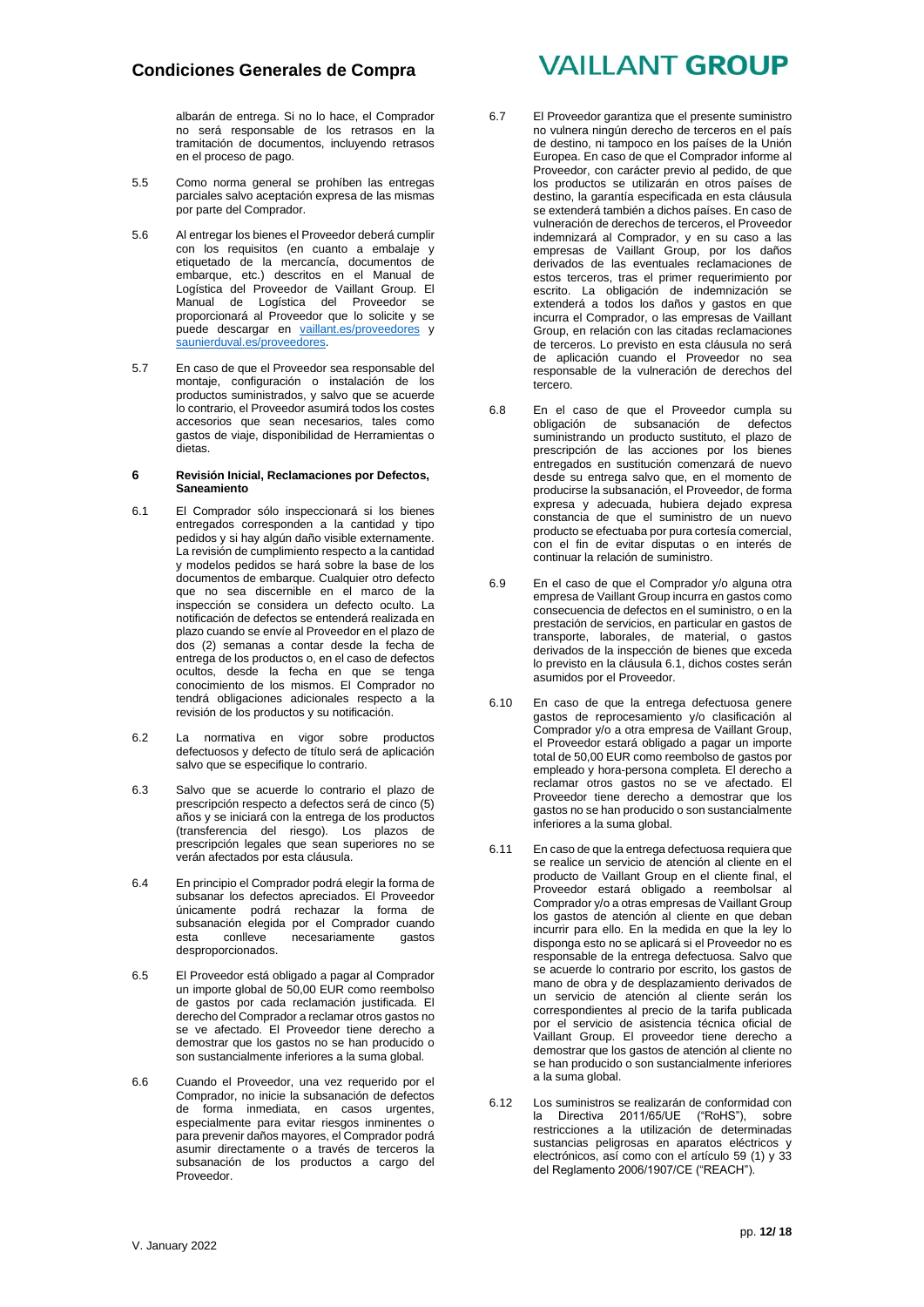### **7 Responsabilidad por Producto, Indemnización, Cobertura del Seguro**

- 7.1 En el caso de que se presente una reclamación de responsabilidad por producto frente al Comprador, o frente a cualquier otra empresa de Vaillant Group, el Proveedor se compromete a indemnizar al Comprador, o a las empresas de Vaillant Group afectadas, a primer requerimiento, de los daños derivados de dicha reclamación cuando los daños reclamados sean consecuencia de un defecto en el suministro, o en la prestación de servicios.
- 7.2 En caso de responsabilidad conforme a la cláusula 7.1, el Proveedor también quedará obligado a reembolsar los gastos que se deriven o estén relacionados con cualquier acción de retirada de productos llevada a cabo por el Comprador o por cualquier otra empresa de Vaillant Group. En la medida de lo posible el Comprador deberá informar al Proveedor del objeto y alcance de las acciones de retirada de producto a realizar, así como concederle la oportunidad de hacer alegaciones al respecto. Esta cláusula se aplicará sin perjuicio del ejercicio de otras reclamaciones a las que pudiera tener derecho el Comprador.
- 7.3 El Proveedor se compromete a mantener en vigor una póliza de seguro (seguro de responsabilidad civil de empresa y/o de producto) con un importe mínimo asegurado de 10 millones de Euros por reclamación de daños personales, daños materiales y pérdidas económicas – como suma global -, y deberá, en su caso, previo requerimiento del Comprador, a acreditar la existencia de dicha póliza.
- 7.4 Otras reclamaciones no se verán afectadas.

#### **8 Documentación, Confidencialidad, Derechos de uso**

- 8.1 El Proveedor mantendrá como confidencial toda la información comercial y/o técnica que haya puesto a su disposición Vaillant Group (incluyendo los datos o características que haya podido obtener de los objetos, documentos o software enviados y cualquier otra información o experiencia) respecto terceras partes, en la medida en que dicha información no fuera de público dominio, y únicamente podrá hacerla accesible, en los locales del Proveedor, a aquellas personas que la necesiten con el fin de suministrar a Vaillant Group, quienes también deberán quedar sujetos a la obligación de confidencialidad; la información seguirá siendo propiedad exclusiva de Vaillant Group. Esta información no podrá ser duplicada o explotada comercialmente salvo con el previo consentimiento escrito de Vaillant Group y con la excepción de los envíos realizados a Vaillant Group. Los prototipos, objetos o software que el Proveedor reciba de Vaillant Group no podrán ser sometidos a ingeniería inversa, desmantelados o descompilados. A requerimiento de Vaillant Group, toda la información procedente de Vaillant Group (incluidas las copias o grabaciones realizadas, si procede) y los artículos prestados deben devolverse inmediatamente a Vaillant Group de forma completa o probarse que han sido destruidos.
- 8.2 Vaillant Group se reserva todos los derechos sobre dicha información y objetos (incluidos los derechos de autor y el derecho a solicitar derechos de propiedad industrial como patentes, modelos de utilidad, marcas, etc.). Cualquier uso por parte del Proveedor se permitirá exclusivamente de acuerdo con las condiciones de la Cláusula 8.1. En caso de que éstos sean facilitados a Vaillant Group por terceros, esta reserva de derechos también se aplica a estos terceros.

# **VAILLANT GROUP**

- 8.3 Los productos construidos en base a documentos tales como dibujos, especificaciones de productos, modelos y similares elaborados por Vaillant Group, o por terceros para Vaillant Group, o elaborados en base a información confidencial de Vaillant Group, o en base a las Herramientas de Vaillant Group o Herramientas modeladas a partir de las Herramientas de Vaillant Group, no podrán ser utilizados por el Proveedor por su cuenta, ni ser ofrecidos o suministrados a terceros.
- 8.4 El Proveedor no podrá referirse a su relación comercial con el Comprador en su publicidad, u otro tipo de documentación, sin el previo consentimiento escrito del Comprador.
- 8.5 El Proveedor concederá a Vaillant Group un derecho no exclusivo, gratuito, indefinido, transferible, sublicenciable e irrevocable de uso de la documentación técnica (dibujos, especificaciones, hojas de datos, etc.) de los productos suministrados, así como los correspondientes derechos de propiedad intelectual y de autor necesarios para la fabricación (incluida la garantía de calidad, la gestión de datos, etc.), el uso y la distribución de los productos de Vaillant Group. Si la documentación ha sido elaborada en nombre de Vaillant Group y ya ha sido pagada – ya sea por el coste de los productos suministrados ya por un contrato de desarrollo - y/o se base en la información proporcionada por Vaillant Group, el Proveedor concederá sin coste adicional a Vaillant Group derechos exclusivos e ilimitados de uso y explotación. Esto no afectará a otros acuerdos escritos.

### **9 Herramientas**

- 9.1 El Comprador adquiere la propiedad de las Herramientas u otros equipos de producción (en adelante "Herramientas"), que se fabrican para el Comprador, de forma automática y directa con su fabricación. El Comprador será considerado como fabricante en el sentido de las disposiciones legales aplicables. No obstante, en caso de que el Proveedor adquiera inicialmente la (co)propiedad de las Herramientas, el Proveedor transfiere por la presente la (co)propiedad de las Herramientas en cuestión al Comprador. El Proveedor empleará las Herramientas únicamente para los fines previstos en el contrato y las almacenará para el Comprador (posesión constructiva). En caso de que un tercero esté en posesión de las Herramientas, el Proveedor cede por la presente al Comprador su derecho de reclamar la entrega frente al tercero; el Comprador acepta esta cesión. El Proveedor marcará las Herramientas de manera clara, legible y duradera como propiedad del Comprador las etiquetas de proporcionadas por el Comprador. Estas etiquetas contendrán el número de los instrumentos, el número de componente y el número de inventario que será proporcionado por el Comprador. En ningún caso se podrá eliminar o modificar la marca correspondiente.
- 9.2 Junto con la propiedad de las Herramientas (incluidas las herramientas y equipos especiales, por ejemplo, electrodos de erosión, sonotrodos, equipos de prueba, calibres, etc.) el Comprador adquiere automáticamente la propiedad de toda la documentación asociada, en particular, pero no exclusivamente, datos de diseño, diagramas de circuitos, dibujos, planos de sujeción de herramientas, información sobre tablas de prensa, etc. Esta documentación se considerará parte esencial de las Herramientas y, como tal, no puede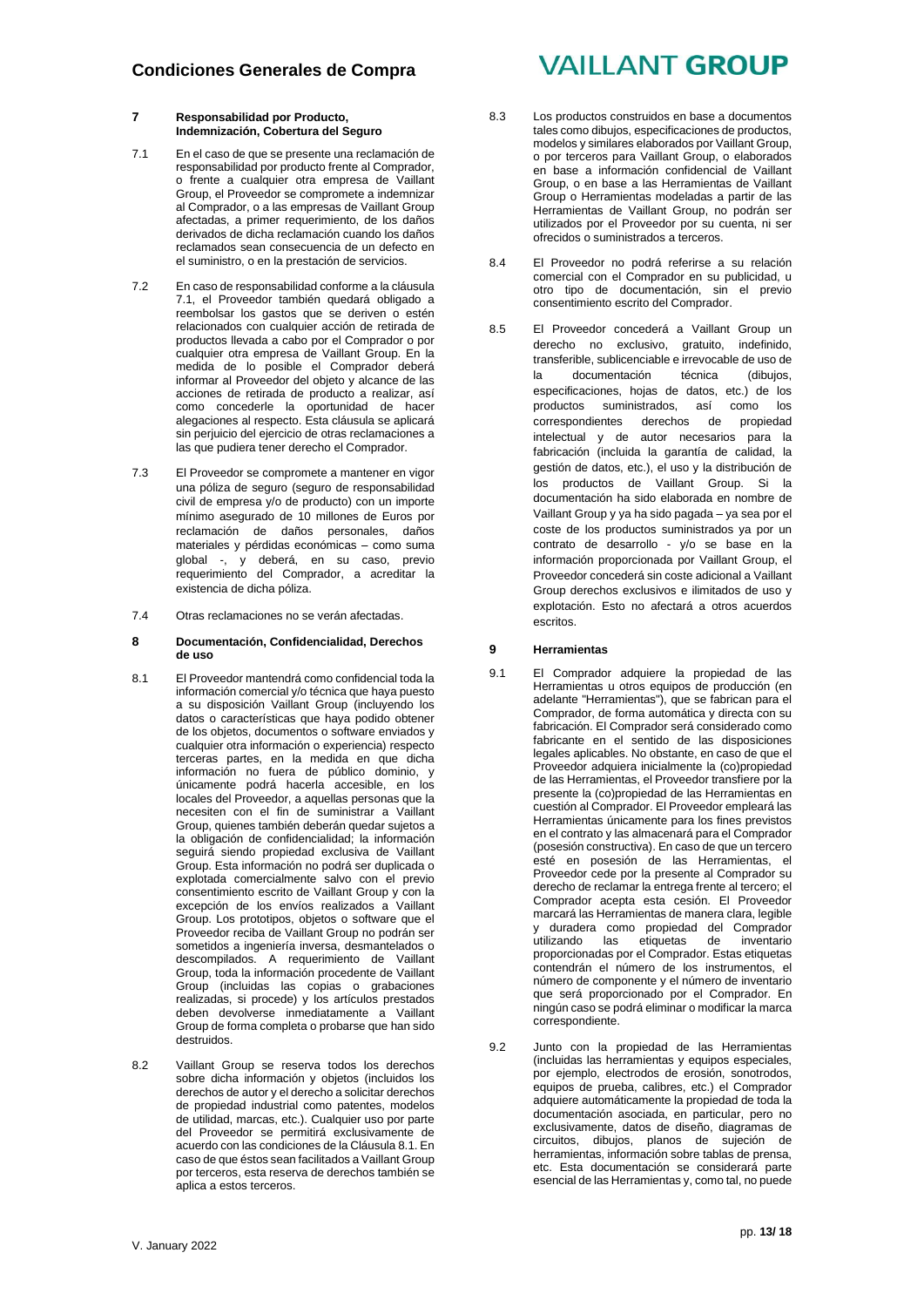## **Condiciones Generales de Compra**

estar sujeta a derechos específicos. En la medida en que la documentación esté protegida por derechos de autor, el Proveedor concede al Comprador derechos de uso irrevocables, gratuitos, exclusivos e ilimitados en cuanto a tiempo y territorio. En la medida en que el Comprador ponga a disposición del Proveedor las herramientas en calidad de préstamo para la producción de piezas que se entregarán al Comprador, se concederá al Proveedor un derecho no exclusivo e intransferible para utilizar la documentación con este fin.

- 9.3 El Comprador tiene derecho a exigir la entrega de las Herramientas en cualquier momento. En este caso, las Herramientas serán entregadas al Comprador a primer requerimiento del Comprador sin demora y en condiciones adecuadas y utilizables. El Proveedor deberá tener los instrumentos listos para su recogida por el Comprador en un plazo máximos de tres (3) días hábiles a contar desde la recepción del correspondiente requerimiento. En caso de que el Proveedor suspenda los pagos o solicite un procedimiento de insolvencia o un procedimiento legal similar, o si se abre dicho procedimiento o se rechaza su apertura por falta de bienes, el Comprador tendrá derecho a tomar posesión inmediatamente de las Herramientas. El Proveedor no tendrá derecho de retención de las Herramientas.
- 9.4 Por lo demás, las cláusulas 9.1 a 9.3 anteriores se aplican de manera análoga.

#### **10 Piezas de repuesto**

- 10.1 El Proveedor suministrará al Comprador o a cualquier otra empresa del Grupo Vaillant nombrada por el Comprador, en cantidad suficiente, bienes para su utilización como piezas de repuesto, así como piezas de repuesto para los bienes entregados por el Proveedor. Esta obligación continuará una vez terminado el contrato de suministro, con independencia de las razones de su terminación, durante un período de quince (15) años a partir de la finalización del suministro en serie o durante un período más corto cuando así se especifique por escrito por el Comprador (en adelante, colectivamente, "Período de Suministro Prolongado"), a menos que se pueda demostrar que sería objetivamente poco razonable esperar que el Proveedor continúe suministrando; los apartados 10.2 a 10.5 no se verán afectados.
- 10.2 En su momento, y al menos hasta un (1) mes antes de que expire el Período de Prolongación del Suministro, el Proveedor concederá al Comprador la posibilidad de hacer un último pedido para su demanda futura. Lo mismo se aplicará si durante el Período de Prolongación del Suministro se hace evidente para el Proveedor que ya no le será posible seguir suministrando, y el Proveedor no puede ofrecer al Comprador otras posibilidades razonables de suministro (por ejemplo, el suministro de piezas técnicamente equivalentes o de calidad equivalente). El Proveedor deberá notificar por escrito, a la mayor brevedad, cualquier interrupción de su capacidad de suministro durante el Período de Prolongación del Suministro.
- 10.3 Salvo que se acuerde otra cosa, el Proveedor se encargará del mantenimiento, la adquisición de repuestos y el almacenamiento de las herramientas necesarias para la fabricación de piezas de repuesto; los costos conexos se considerarán plenamente compensados con los precios acordados para las entregas de piezas de repuesto.

# **VAILLANT GROUP**

- 10.4 Una vez finalizado el Período de Suministro Ampliado, el Proveedor entregará, a petición del Comprador, la información técnica y los documentos necesarios para la fabricación de las piezas de recambio y concederá a Vaillant Group los derechos de uso no exclusivo necesarios para ello respecto a cualquier derecho de propiedad industrial existente (incluidos los derechos de autor y el know-how) del Proveedor. Estos derechos de uso incluirán la producción por parte de terceros para Vaillant Group. Lo anterior también se aplicará en caso de que se produzca una interrupción de la capacidad de suministro del Proveedor durante el suministro en serie o durante el Período de Suministro Prolongado. Los servicios anteriores se considerarán incluidos en los precios acordados para las entregas de repuestos.
- 10.5 Los precios de los repuestos suministrados para los bienes entregados por el Proveedor se acordarán en el contrato de suministro. Salvo que se acuerde otra cosa, los precios de las mercancías suministradas como piezas de repuesto durante la vigencia de un acuerdo de suministro se determinarán sobre la base del precio convenido en el acuerdo de suministro para las mercancías suministradas como piezas de serie. Los precios convenidos en el momento de la terminación del acuerdo de suministro seguirán aplicándose durante un período de tres (3) años, a menos que se acuerde otra cosa. Tras la expiración de este período, se efectuarán nuevos acuerdos de precios cada año, a más tardar a finales de agosto. Salvo que se acuerde otra cosa, esos nuevos acuerdos de precios serán válidos durante un período de doce (12) meses a partir del 1º de enero del año siguiente.

#### **11 Declaración sobre el origen de las mercancías entregadas, control de las exportaciones**

- 11.1 A petición del Comprador, el Proveedor le proporcionará gratuitamente un certificado de origen y/o cualquier otro documento requerido por la administración competente para el cliente o por cualquier otra autoridad.
- 11.2 El Proveedor cumplirá todos los requisitos de las leyes de comercio exterior nacionales e internacionales aplicables. El Proveedor se asegurará de que los bienes suministrados no figuren en la lista de control de exportación del Anexo I del Reglamento (CE) Nº 2021/821 ("Reglamento de control de productos de doble uso") o en el Real Decreto 679/2014.
- 11.3 El Proveedor indemnizará al Comprador por todos los costes y daños generados como consecuencia del incumplimiento de las anteriores obligaciones, salvo que el incumplimiento no fuera responsabilidad del Proveedor.

#### **12 Garantía de calidad, responsabilidad social, protección del medio ambiente**

12.1 Para asegurar la calidad de sus entregas, el Proveedor establecerá y mantendrá un sistema de gestión de la calidad que será por lo menos equivalente a los requisitos de la norma DIN ISO 9001. El Proveedor fabricará y probará sus productos de conformidad con las normas de este sistema de gestión de la calidad. Además, el Proveedor cumplirá los requisitos descritos en la Guía de Calidad para Proveedores de Vaillant Group. La Guía de Calidad para Proveedores se facilitará al Proveedor a petición de éste y está<br>disponible para su descarga en descarga en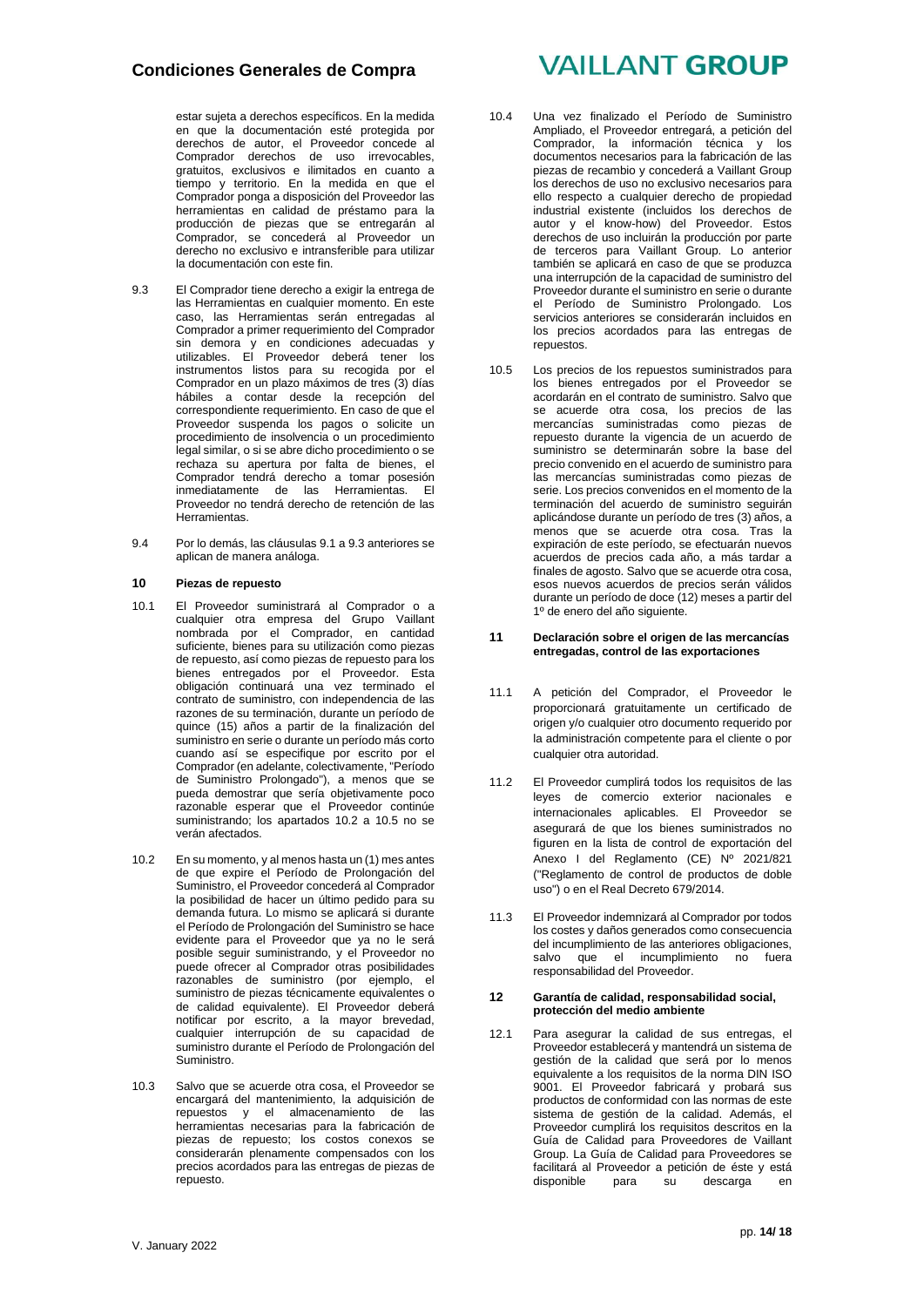## **Condiciones Generales de Compra**

### [vaillant.es/p](http://vaillant.es/)roveedores y

saunierduval.es/proveedores. Vaillant Group tiene derecho, previo acuerdo sobre la fecha, a verificar el cumplimiento tanto del sistema de gestión de calidad como de la Guía de Calidad para Proveedores en el ámbito de una auditoría de calidad del Proveedor.

12.2 El Proveedor deberá cumplir con la normativa que le sea de aplicación en materia laboral, de protección del medio ambiente y salud y seguridad en el trabajo y, en su caso, trabajar en la minimización de los efectos nocivos de su actividad para los seres humanos y el medio ambiente. A este respecto, el Proveedor establecerá y seguirá desarrollando un sistema de gestión de conformidad con la norma DIN ISO 14001, así como con la norma DIN ISO 45001 u OHSAS 18001, dentro de sus posibilidades. Asimismo, el Proveedor cumplirá con los principios establecidos en la "UN Global Compact Initiative" relativos, principalmente, a la protección internacional de los derechos humanos, el derecho a la negociación colectiva, la abolición de los trabajos forzados y la explotación infantil, la prohibición de la discriminación en la contratación de personal, la responsabilidad medioambiental y la prevención de corrupción. Puede encontrarse más información sobre la "UN Global Compact Initiative" en [www.unglobalcompact.org.](http://www.unglobalcompact.org/)

#### **13 Disposiciones Complementarias para Contratos de Obra y Prestación de Servicios**

13.1 Cooperación

Salvo que se acuerde lo contrario, el Proveedor recibirá del Comprador, en el formato acordado, toda la información, documentos y datos que estén a disposición del Comprador y que este considere necesaria para la prestación de los servicios, salvo cuando esta ya se hubiera puesto a disposición del Proveedor por otros medios. En el caso de que el Proveedor considere que la información facilitada es insuficiente o confusa, deberá comunicárselo por escrito al Comprador de forma inmediata.

- 13.2 Asignación de Empleados
- 13.2.1. El Proveedor únicamente prestará los servicios contratados a través de personal debidamente cualificado. En caso de que se emplee personal extranjero, el Proveedor, a requerimiento del Comprador, deberá probar la existencia de los permisos de trabajo correspondientes, en caso de que estos fueran necesarios.
- 13.2.2. En la medida en que la asignación de empleados se acuerda para la prestación de los servicios contratados, cualquier sustitución de los empleados realizada por el Proveedor requerirá el previo consentimiento del Comprador, que no podrá negarlo injustificadamente. En cualquier caso, el nuevo empleado asignado deberá tener, al menos, el mismo nivel de cualificación que el empleado sustituido; sin perjuicio de la cláusula 13.2.1. Los gastos adicionales que sean necesarios para capacitar al nuevo personal asignado no podrán cargarse al Comprador.
- 13.2.3. El Comprador podrá reclamar la sustitución de uno o varios empleados asignados cuando tenga dudas justificadas respecto a su idoneidad para la prestación de los servicios contratados, y/o su capacidad para la prestación de los servicios contratados, y/o su fiabilidad.
- 13.2.4. El Proveedor prestará los servicios con sus propios medios técnicos, materiales y humanos y, a tal fin, se responsabilizará de que los recursos

# **VAILLANT GROUP**

necesarios para la correcta prestación de los servicios estén siempre disponibles, siendo su responsabilidad, entre otras, realizar los cuadrantes de turnos, la planificación de las vacaciones y la resolución de los imprevistos (bajas de personal, incrementos en la demanda del servicio, etc.) que se pudieran producir. Igualmente, el Proveedor garantiza que tanto las bajas como las vacaciones del personal no interrumpirán ni afectarán de forma negativa al servicio, disponiendo de una bolsa de empleados de refuerzo debidamente formados.

- 13.2.5. El ejercicio de las actividades que comprenden la prestación de los servicios será, en todo caso y sin excepción, dirigido y gestionado por el Proveedor y desarrollado por aquellas personas que esta designe al efecto. El Proveedor será el único responsable de la determinación del trabajo a desarrollar y dictando para ello las oportunas directrices para garantizar el normal desarrollo de la actividad y un efectivo cumplimiento del servicio, dentro de la más estricta legalidad.
- 13.2.6. El Proveedor contará en todo momento con un responsable designado a los efectos de ejercer las facultades organizativas y de dirección sobre el personal asignado a la prestación del servicio, siendo éste el único interlocutor válido entre el Comprador y el Proveedor (en adelante, el "Responsable del Servicio"). El Proveedor adoptará las medidas necesarias para mantener la dependencia laboral de todos los trabajadores que participen en la ejecución de los servicios durante todo el período de vigencia del contrato.
- 13.2.7. El Comprador podrá designar a una persona para que compruebe que los trabajos realizados por el Prestador se ajustan a lo establecido en el presente documento, pudiendo ofrecer al Responsable del Servicio en todo momento sus sugerencias y observaciones en relación con el desarrollo y ejecución de los servicios.
- 13.2.8. El Proveedor será el único responsable de las obligaciones laborales, tributarias, con la Seguridad Social y cualesquiera otras relacionadas con el personal asignado al servicio y, en particular, de sus contraprestaciones económicas, de la protección de sus derechos sociales y de ejecutar la función disciplinaria.
- 13.2.9. El Proveedor se compromete a aportar, en el plazo de cinco (5) días a contar desde que sea requerimiento al efecto por el Comprador, cualquier documento que acredite el cumplimiento de sus obligaciones. En especial, la Proveedor deberá aportar todos aquellos documentos que justifiquen hallarse al corriente de sus obligaciones de carácter salarial y de Seguridad Social y, en concreto, los boletines de cotización (modelos TC1 y TC2). El Comprador podrá requerir al Proveedor para que aporte la documentación a través de plataformas de gestión documental y/o de homologación de proveedores.
- 13.3 Remuneración
- 13.3.1. Cuando se acuerde un precio fijo, la totalidad de servicios, gastos y costes en que incurra el Proveedor se entenderán incluidos en dicho precio fijo, salvo que expresamente se acuerde lo contrario.
- 13.3.2. Cuando se acuerde un precio variable en función del tiempo y recursos empleados, el precio se establecerá en base a una tarifa por horas. El tiempo trabajado que se facture en base a la tarifa por horas deberá quedar registrado y se desglosará, al menos, en fracciones de media hora, debiendo el Proveedor facilitar un informe claro y fácilmente comprensible de la actividad desarrollada. El resto de costes y gastos del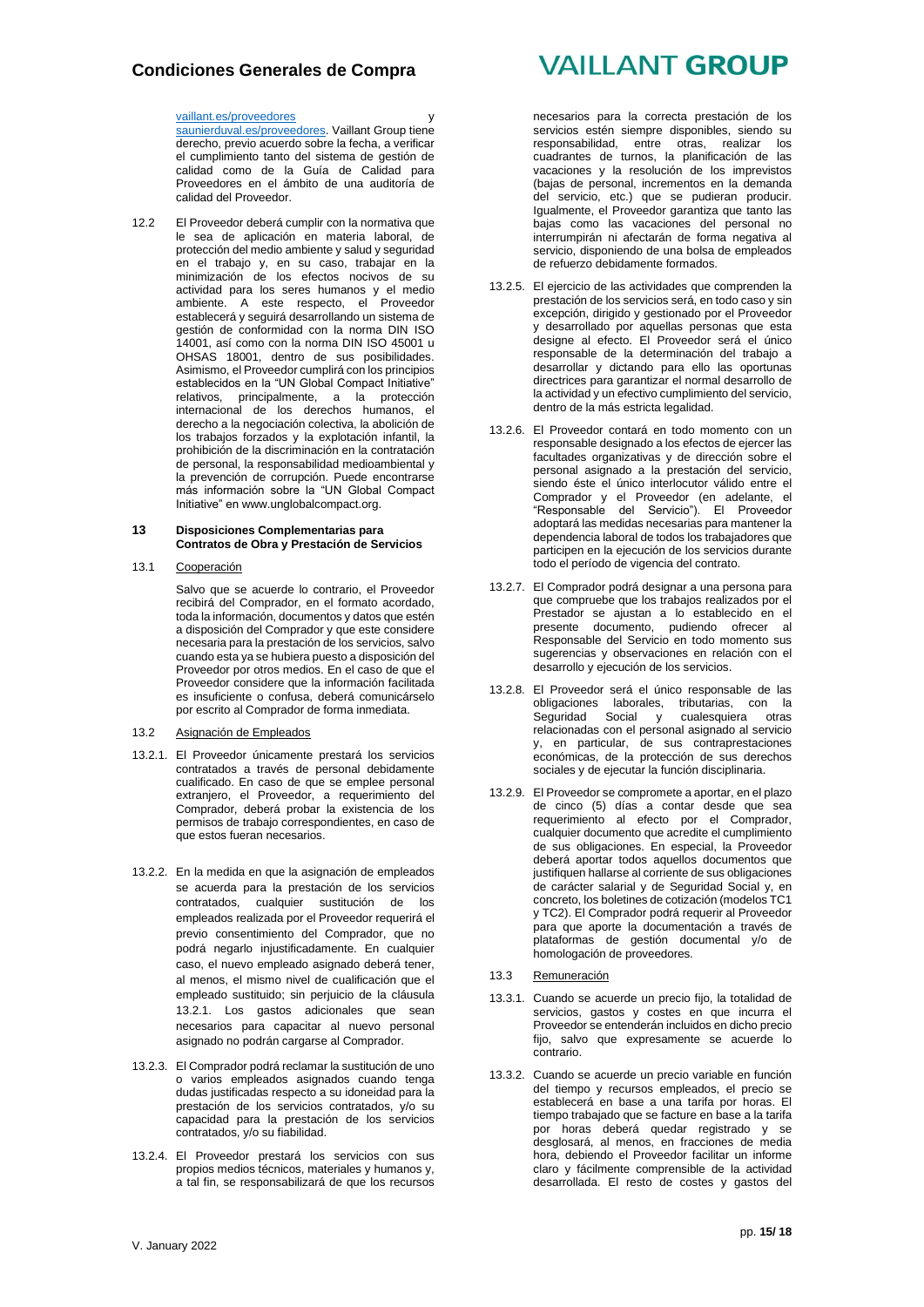Proveedor se entenderán incluidos en el precio acordado.

- 13.3.3. En el caso de que se facture por días, se entenderá que un día de trabajo incluye, al menos, ocho (8) horas. Si el tiempo trabajado es inferior a ocho horas, el tiempo trabajado se facturará en fracciones de 1/8 respecto a la tarifa por día. El inciso 3º de la cláusula 13.2.2 se aplicará de forma análoga.
- 13.3.4. El tiempo empleado en viajes o transportes únicamente se considerará como tiempo de trabajo cuando su finalidad hubiera sido la prestación de los servicios.
- 13.3.5. El Proveedor no tendrá derecho a ninguna remuneración adicional por ninguna hora fuera de trabajo (de día o noche) o por el trabajo realizado en sábados, domingos o días festivos, salvo que dicha remuneración adicional se hubiera acordado expresamente con el Comprador, de forma individual para cada supuesto.
- 13.3.6. Salvo que se acuerde lo contrario, los viajes y gastos de alojamiento únicamente serán reembolsados al Proveedor cuando los empleados del Proveedor estén viajando con el fin de prestar los servicios contratados, y siempre que el Comprador haya dado su previo consentimiento por escrito al pago de los referidos costes de viaje. En virtud de estas condiciones el Proveedor se compromete a utilizar las condiciones especiales concedidas a Vaillant Group (en vuelos, trenes, alquiles de coches, taxis, hoteles…), en la medida en que exista dicha posibilidad. Salvo que se acuerde lo contrario, los viajes y gastos de alojamiento únicamente se reembolsarán previa presentación de los recibos y/o facturas correspondientes, y siempre que se respeten los siguientes criterios de coste-eficiencia:
	- i. Trenes: 2ª Clase<br>ii. Vuelos: Clase Ec
	- Vuelos: Clase Económica
	- iii. Alquiler de coches: Vehículo de clase media o inferior (incluyendo GPS y ruedas de invierno, si son necesarias).
	- iv. Coche privado: Tasa por kilometraje conforme al criterio empleado por Hacienda. v. Alojamiento: Hoteles de clase media o
	- inferior (es decir, hasta 3 estrellas).
	- vi. En todo caso, se elegirá la forma de transporte más adecuada y económica teniendo en cuenta la urgencia del asunto.
- 13.3.7. El resto de costes y gastos del Proveedor únicamente se reembolsarán cuando así se haya acordado y siempre que se cumplan los criterios de coste-eficiencia acordados en cada caso. Los costes y gastos deberán facturarse sin cargos adicionales. En la facturación se enviarán copias de todos los recibos correspondientes a los costes facturados junto con las correspondientes facturas. El Comprador podrá exigir, en cualquier momento, el envío de los recibos originales.
- 13.3.8. El Proveedor deberá facturar todos los servicios de forma adecuada y de conformidad con la legislación fiscal aplicable, con el incremento de los impuestos que legalmente corresponda.

#### 13.4 Modificación de los Servicios

- 13.4.1. El Comprador podrá modificar las especificaciones de los servicios contratados y otras condiciones contractuales conforme al siguiente procedimiento de Modificación de los Servicios.
- 13.4.2. El Comprador deberá notificar por escrito al Proveedor su solicitud de modificación o<br>ampliación del contrato ("Solicitud de del contrato ("Solicitud Modificación").

# **VAILLANT GROUP**

- 13.4.3. El Proveedor deberá, en el plazo máximo de siete (7) días laborales a contar desde la recepción de la Solicitud de Modificación, comunicar por escrito al Comprador su oferta para la implementación de la Solicitud de Modificación. Si la Solicitud de Modificación conlleva cambios en el horario o remuneración, la oferta deberá calcularse sobre las mismas bases empleadas para las condiciones vigentes. El Proveedor no estará obligado a enviar su oferta cuando no sea razonable esperar la implementación de la Solicitud de Modificación por parte del Proveedor; en cuyo caso el Proveedor comunicárselo razonadamente al Comprador en el mismo plazo antes indicado. En este caso el Comprador podrá contratar a un tercero para ejecutar los servicios modificados, o llevarlos a cabo por sí mismo, incluso cuando se hubiera acordado de forma expresa la exclusividad a favor del Proveedor.
- 13.4.4. Si el Comprador acepta la oferta por escrito, la Solicitud de Modificación formará parte integral del contrato modificándolo, o ampliándolo, en los términos acordados, por ejemplo, en relación a los servicios a prestar, el horario y/o la remuneración. La misma modificación aplicará cuando no se produzca en plazo la notificación a que se refiere la cláusula 13.4.3, inciso 1º.

#### 13.5 Subcontratación de Terceros

- 13.5.1. Salvo que se acuerde lo contrario, el Proveedor únicamente podrá subcontratar la prestación de los servicios contratados con el consentimiento previo del Comprador. Deberá realizarse una declaración de consentimiento por escrito.
- 13.5.2. En el caso de subcontratación, el Proveedor responderá de la prestación de servicios por parte de los terceros subcontratados como si los hubiera prestado el mismo. El Proveedor responderá de cualquier incumplimiento de los terceros de igual forma que si fueran sus propios incumplimientos.
- 13.5.3. El Proveedor garantiza que, en caso de subcontratación (una vez autorizada), contratará los servicios de terceros en su propio nombre y representación y por su cuenta y riesgo, así como que únicamente se formalizará un contrato entre el Proveedor y el tercero. El Proveedor no podrá representar al Comprador o formalizar contratos en nombre y representación del Comprador.
- 13.5.4. En el caso de que se ordene específicamente la contratación por parte del Proveedor de un tercero para la prestación de servicios (en adelante, los "Servicios de Tercero"), así como el reembolso de dichos costes por parte del Comprador, el Proveedor garantiza que dichos Servicios de Tercero se contratarán de la forma más económica posible, es decir, con la intención de obtener el mejor ratio posible respecto al coste/beneficio, y en todo caso se respetarán las siguientes especificaciones:
	- a) Los Servicios de Terceros con un coste total estimado de hasta 5.000 € por servicio se solicitarán por el Proveedor de forma tal que sean lo más económicos posible, pero sin necesidad de someter a concurso la contratación de cada supuesto.
	- b) La contratación de los Servicios de Terceros con un coste total estimado de más de 5.000 € por servicio se someterá a un concurso organizado por el Proveedor; es decir, el Proveedor deberá, en estos casos, obtener al<br>menos tres ofertas comparables y tres ofertas comparables y examinarlas en base a un criterio de costeeficiencia. A la hora de obtener las ofertas se tendrán en cuenta las recomendaciones y directivas del Comprador. A criterio del Comprador, las ofertas deberán obtenerse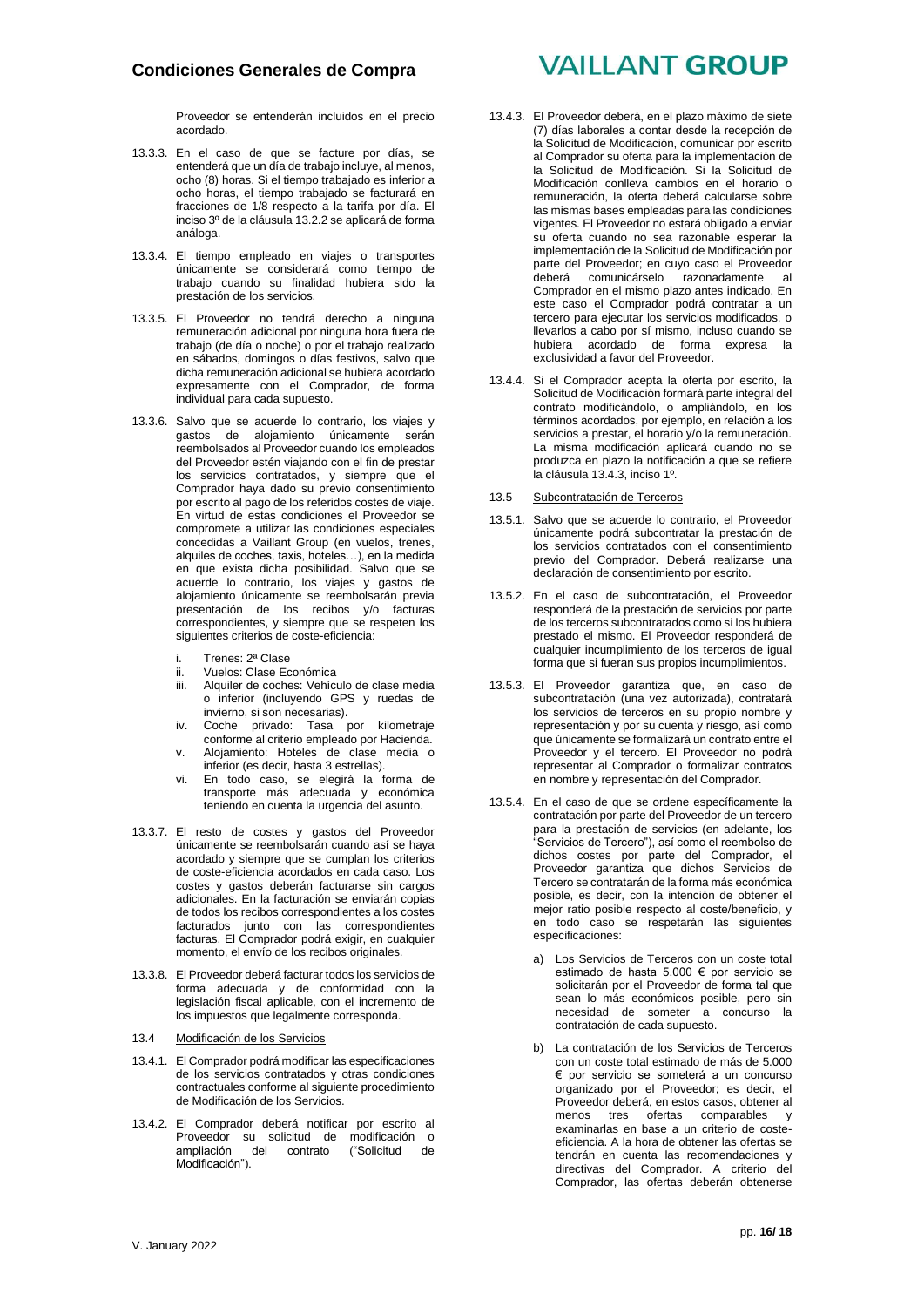bien a precio fijo bien con un coste estimado vinculante. Las ofertas obtenidas se enviarán al Comprador, para su decisión, junto con una propuesta de decisión. El Proveedor no subcontratará ningún tercero hasta que el<br>Comprador hava dado su previo haya dado su previo consentimiento por escrito.

13.5.5. El Proveedor no podrá aplicar ningún cargo adicional (gastos por tramitación, gestión o similar) por los Servicios de Terceros. El Proveedor declara y garantiza que, en relación con la subcontratación de terceros, no se entregarán o prometerán al Proveedor, ni directa ni indirectamente, adjudicaciones de servicios, pagos o entregas de cualquier otro beneficio de valor económico (incluyendo, en particular, descuentos monetarios o de cualquier otra clase, servicios de comunicación, bonus o comisiones) por parte del tercero afectado o por parte de las empresas o personas asociadas o directamente relacionadas con el tercero afectado. En caso de incumplimiento de esta obligación, el Comprador podrá terminar el contrato sin necesidad de preaviso alguno y podrá reclamar al Proveedor la entrega de cualquier beneficio económico obtenido. Esta cláusula no afectará a otras posibles reclamaciones por daños y perjuicios.

#### 13.6 Derechos de Uso

- 13.6.1. Los resultados de la prestación de servicios (en adelante, los "Resultados") serán propiedad del Comprador en el estado en que hubieran sido creados. El Proveedor mantendrá los Resultados en custodia, en nombre y representación del Comprador, hasta que se le entreguen. El Proveedor otorga al Comprador una licencia<br>perpetua, ilimitada, mundial, exclusiva, perpetua, ilimitada, mundial, exclusiva, sublicenciable y transferible para modificar, encargar la modificación, usar, encargar el uso, publicar, encargar la publicación, distribuir, encargar la distribución, utilizar, encargar el uso, explotar o encargar la explotación de los Resultados, en su forma original y una vez desarrollados o modificados por el Comprador. Las previsiones legales imperativas no se verán afectadas por esta cláusula.
- 13.6.2. En el caso de que el Comprador requiera derechos de propiedad intelectual (incluyendo derechos de copyrights y know-how) sobre creaciones generadas por el Proveedor antes o en el curso de la prestación de los servicios diferentes a los Resultados ("Derechos Previos"), con el fin de poder utilizar los Resultados directamente o a través de un tercero, el Proveedor deberá otorgar al Comprador una licencia perpetua, ilimitada, mundial, no exclusiva, sublicenciable y transferible para utilizar los Derechos Previos. Dicha licencia de uso habilitará también a las empresas afiliadas al Comprador, así como a los proveedores del Comprador y sus empresas afiliadas.
- 13.6.3. En el caso de que los Resultados contengan invenciones o ideas patentables, o susceptibles de cualquier otro registro o protección, el Comprador podrá, a su discreción y en su propio nombre y representación, solicitar los derechos de propiedad que correspondan en cualquier país, así como mantenerlos o renunciar a ellos, en cualquier momento. Si fuera necesario, el Proveedor deberá dar soporte al Comprador para las solicitudes requeridas; el Proveedor deberá abstenerse de llevar a cabo cualquier actividad que pueda impedir o perjudicar la aplicación y efectiva explotación de los derechos del Comprador. Los derechos de propiedad que se deriven de dichas solicitudes pertenecen al Comprador.
- 13.6.4. En virtud de estas condiciones el Proveedor renuncia a su eventual derecho de cobro por la autoría de los Resultados, salvo que

## **VAILLANT GROUP**

expresamente se acuerde lo contrario para cada caso específico.

- 13.6.5. El Proveedor se compromete a garantizar que las invenciones o ideas que surjan durante la prestación de los servicios se transfieran al Proveedor sin cargos o costes adicionales.
- 13.6.6. La transferencia de derechos y otorgamiento de licencias reguladas en esta cláusula 13.6 se entenderá totalmente compensada con los pagos de la remuneración acordada por los respectivos servicios.
- 13.6.7. Los Resultados estarán sujetos a confidencialidad conforme a la cláusula 8.
- 13.6.8. La cláusula 9 no se ve afectada por lo anterior.
- 13.7 Entrega y Aceptación de los Servicios

En el caso de que la ley o el contrato prevea una inspección de calidad previa a la aceptación de los servicios, el Proveedor deberá facilitar el acceso a los servicios por parte del Comprador a fin de realizar la inspección, bien en el momento acordado, bien con la suficiente antelación a la fecha de aceptación prevista. En el caso de que los servicios contratados reúnan las especificaciones acordadas, el Comprador deberá aceptarlos por escrito. En el caso de que se acuerde una inspección de calidad sobre parte de los servicios de forma específica, la aceptación de dicha parte de los servicios únicamente supondrá la aceptación de la totalidad de los servicios cuando así se establezca por escrito.

13.8 Derechos en caso de servicios de trabajo defectuosos

> En caso de una prestación de servicios defectuosa, el Comprador tendrá derecho a los derechos que legalmente se establezcan.

13.9 Actividad en los Locales del Comprador

El Proveedor garantiza que el personal asignado cumplirá todas las directivas del Comprador durante su trabajo en las instalaciones del Comprador, en particular todas las directivas sobre el mantenimiento del orden y seguridad y de prevención de incendios, y se someterá a todos los procedimientos de control habituales y, en todos los demás aspectos, cumplirá con todas las regulaciones legales, en particular con aquellas relacionadas con la prevención de riesgos laborales y de respeto al medio ambiente. En el caso de que existan varios empleados asignados en las instalaciones del Comprador, el Proveedor facilitará el nombre de las personas de contacto con las facultades necesarias para dirigir y supervisar el trabajo de dichos empleados; cualquier cambio en la identidad de esta persona será comunicada al Comprador. Asimismo, será de aplicación el Manual de Seguridad de Vaillant Group.

- 13.10 Seguridad Informática, Protección de Datos
- 13.10.1.El Proveedor adoptará las medidas apropiadas para el almacenamiento de datos y la protección de sus sistemas informáticos frente a accesos no autorizados con el fin de proteger la información recibida del Comprador, y los Resultados generados para este, frente a perdidas, modificaciones, envíos o accesos de terceros no autorizados. Si hubiera indicios de que un tercero ha intentado acceder a los sistemas informáticos del Proveedor sin autorización, o de que efectivamente ha accedido, el Proveedor deberá, sin demora, informar al Comprador y, en la medida de lo posible, facilitar al Comprador la ejecución de las medidas necesarias para la subsanación y/o prevención de dicho acceso.